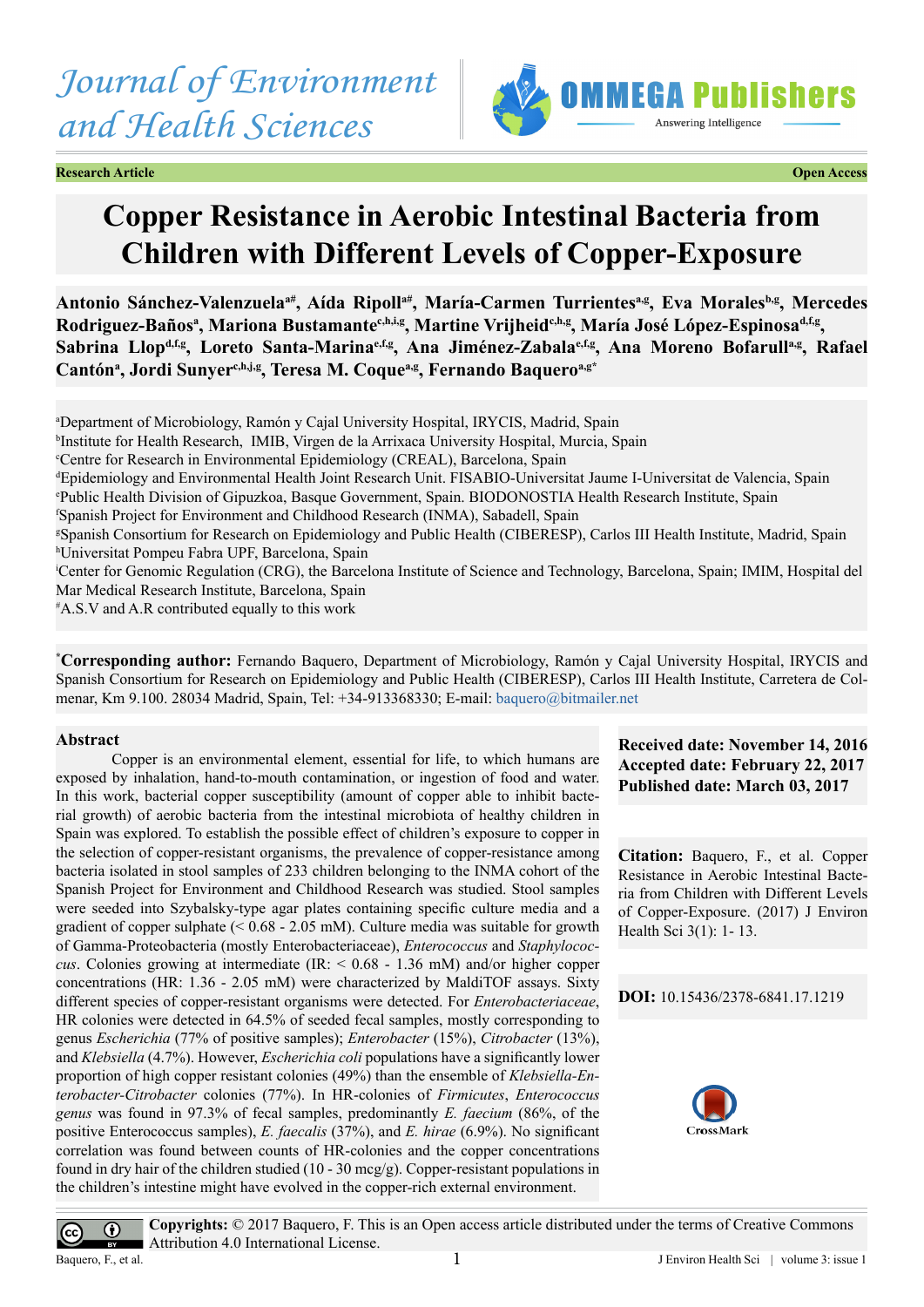# **Introduction**

 Copper, an essential micronutrient for most plant and animal species, is involved in the function of several enzymes and other proteins, and needed in a wide range of metabolic processes; conversely, high concentrations can be detrimental for health<sup>[1]</sup>. However, the clinical consequences of both low and high copper-levels in the human body are rarely observed, but it should be noted that the possible effects on human microbiome diversity have scarcely been explored<sup>[2]</sup>.

Human exposure to copper mainly occurs through the ingestion of food. The most significant sources of the dietary copper are yeast breads, white potatoes, tomatoes, cereals, beef, liver, seafood (particularly shellfish), dried beans and lentils[\[3\]](#page-11-2). Also copper reaches humans by drinking water and inhalation of polluted air (linked to occupational exposures)<sup>[4]</sup>. Natural ingredients in the normal Western diet provide approximately 2 to 4 mg copper per day; about 0.6 to 1.6 mg is absorbed, from 0.5 to 1.2 mg is excreted in the bile, 0.1 to 0.3 mg passes directly into the bowel, and  $0.01$  to  $0.06$  mg appears in the urine<sup>[5]</sup>. Much of the copper that is absorbed is later excreted in the bile so that more than 90 percent of ingested copper is found in feces<sup>[6]</sup>. Note that natural food exposure might be eventually be increased by GRAS ("Generally Recognized as Safe"), including cuprous iodide in table salt, as nutrients and/or dietary supplements, as antiseptic in paper and paperboard products used in food packaging, and growth promoters in foodborne animals<sup>[7]</sup>.

Dietary supplements including copper in farm animals might modify the bacterial microbiota, frequently reducing Gram-negative facultative (coliform) organisms<sup>[8]</sup>. In fact poultry coliforms (Enterobacteriaceae, Proteobacteria) are more susceptible to copper than gram positives as *Lactobacillus* (Firmicutes[\)\[9\]](#page-11-8). Early studies suggested a relative tolerance of lactobacilli and *Escherichia coli* to copper as dietary supplement<sup>[10]</sup>.

The possible effects of copper on the normal microbiome were not listed among the biological effects of copper human exposure<sup>[\[4\]](#page-11-3)</sup>. Most importantly, copper-resistance genes are frequently located in the same genetic platforms as genes encoding resistance to other metals (zinc, mercury, arsenic) and antibiotic resistance genes, and therefore the conditions favoring copper-resistance in the individual might influence antibiotic-resistance and vice versa<sup>[11,12]</sup>.

The aim of this work is to investigate the frequency of copper-resistance in bacterial populations from the major facultative Proteobacteria and Firmicutes taxa in the intestine of healthy children with different documented levels of copper in dry hair. We studied the prevalence of bacterial copper-resistance in fecal samples of 233 children belonging to the INMA cohort. Samples were seeded in selective culture media containing gradients of intermediate  $(< 0.68 - 1.36$  mM) or high  $(1.36 -$ 2.05 mM) copper concentrations. This range of concentrations, lower than are generally studied, permits exploration of the effects of copper when it starts influencing growth of bacterial populations. This semi-quantitative approach allowed a complete detection of the target intestinal population able to form colonies in a continuum of concentrations, thus revealing different levels of copper-resistance. With this technique we reached our objectives addressed to obtain: 1) the proportion of intestinal samples containing the different copper-resistant species; 2) the frequency of copper-resistance among isolates of different bacterial species, and 3) the correlation between copper exposure and the density or frequency of copper resistant bacteria.

There was an almost absolute absence of data concerning the levels of exposure of normal individuals to copper under the standard conditions of developed countries, and the effects that such exposure produce in the human intestinal microbiota. Our research was focused on ascertaining this correlation by measuring changes in the proportion of copper-resistant bacteria (selection for resistance) in children with different levels of copper resistance. At the same time, our work for the first time documents the frequency of copper-resistant bacteria in clinically-relevant bacteria of the intestinal microbiota of healthy children.

**OMMFCA Publichers** 

# **Material and Methods**

#### **Study population and sample collection**

The prevalence of copper-resistance in fecal samples was studied in 233 healthy children (1 - 8 years old), randomly selected from different Spanish towns and regions (Guipuzkoa, Sabadell and, Valencia), belonging to the cohort of Spanish Project for Environment and Childhood Research (INMA, <http://www.proyectoinma.org/>). The study was approved by the regional ethical committees of each regional cohort and all the parents of the children signed written informed consent before beginning the study. A total of 166 fecal samples (at least 10 g each, obtained by natural defecation) were obtained in Sabadell and Guipuzcoa, applying the MetaHit sampling protocol $[13]$ . In children from Valencia, 67 rectal swabs (Conda Laboratories, Torrejon, Madrid, Spain) samples were obtained. In all the cases, samples were immediately frozen and transported to the recipient laboratory where they were stored at -40ºC.

# **Chemical analysis of copper concentration in children's hair**

Chronic exposure to copper was evaluated in 75 children by the standard procedure in our group for measuring the metal concentration in the hair<sup>[14]</sup>. A minimum of 10 mg of hair from occipital scalp was collected for each child, placing samples in a plastic bag and storing them at room temperature until their dispatch. Copper concentrations in hair were obtained by using an atomic absorption spectrometer (AMA-254 analyzer from the Leco Corp. Praha, Czech Republic) at the Environmental Chemistry Department (IIQAB) of the CSIC (Barcelona, Spain).

# **Stool samples**

Stool samples included feces (solid fecal material, fecal samples) and rectal swabs. For feces, one gram was homogenized by vortexing into 5 ml of sterile saline (9 g of sodium chloride salt per litre). One-tenth dilution was performed in saline, and 200 µL were seeded (rolling beads) into the copper-containing culture media. This dilution was plated on Petri square (12 x 12 cm, 144 cm2 ) gradient plates, containing culture agar media with a copper sulfate gradient  $(CuSO_4*5H_2O)$  ranging from 0 to 512 µg/ml (0 - 2.05 mM). McConkey Agar medium (Becton Dickinson BBLTMMcConkey Agar, Ref. 211387) was used for Enterobacteriaceae (Proteobacteria) recovery, M-*Enterococcus* Agar (Becton Dickinson DifcoTM m-*Enterococcus* Agar, Ref. 274620) for selected aerobic Firmicutes recovery, and Mannitol Salt Agar (Conda, Ref. 1062.00). Due to the expected differences in growth rates between these organisms, McConkey plates were incubated at 37ºC for 24 h, and for M-*Enterococcus* and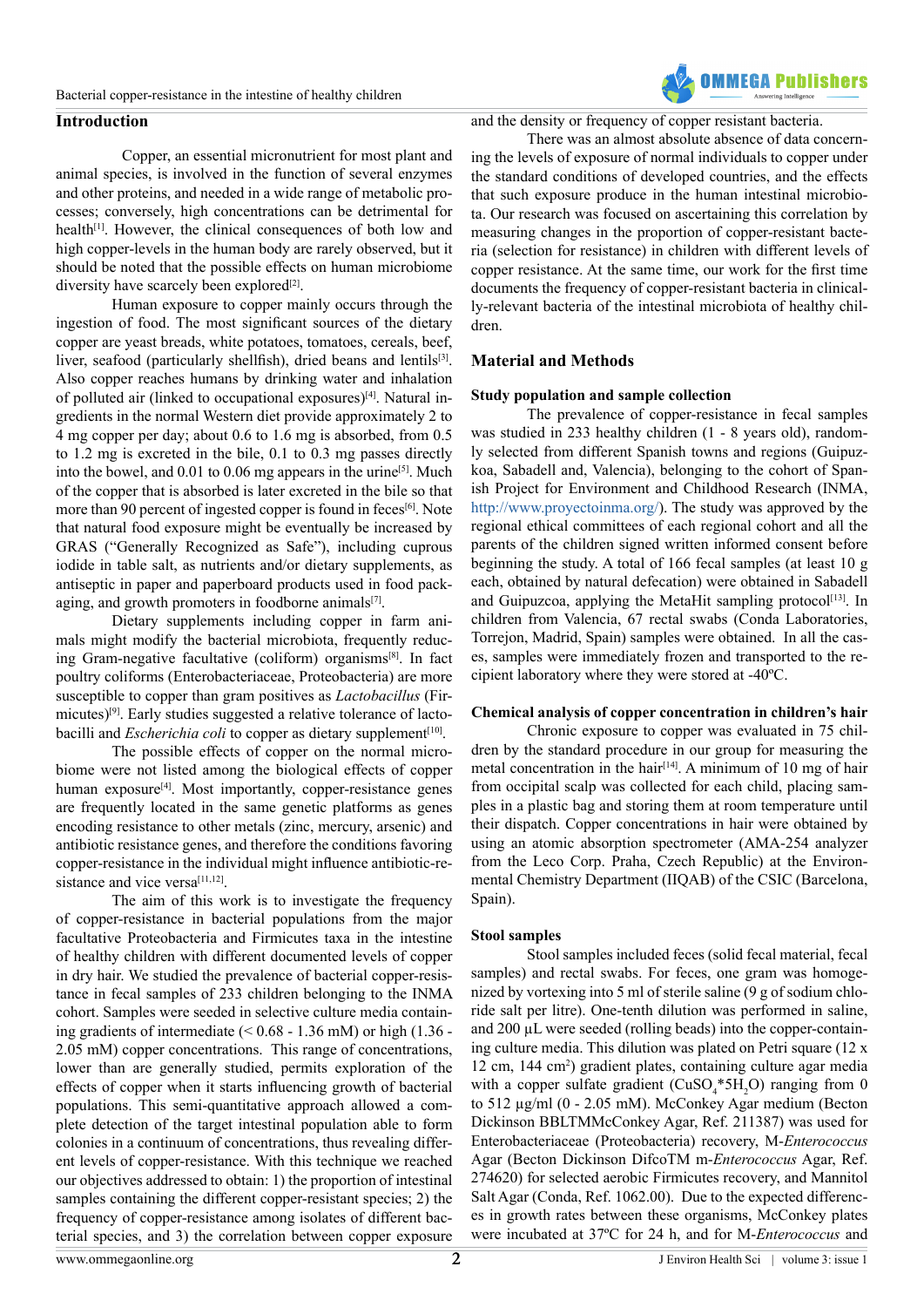# Mannitol Salt agar (MSA) plates for 48 h.

For rectal swabs, the procedure was as following: the swab was suspended in 3 ml of Brain Heart Infusion (Conda, Ref 1400.00), and incubated for 24 h at 37ºC. From this culture, 1.5 ml was centrifuged at 6,000 rpm for 6 minutes, and the pellet was re-suspended in 1 ml saline, and the optical density adjusted at 0.5 McFarland. 200 µL of this suspension were seeded (rolling beads) into the copper-containing gradient plates (see above paragraph), and incubated at 37ºC for 24 h for McConkey plates, and for 48 h for M-*Enterococcus* and Mannitol Salt agar (MSA) agar plates.

# **Categorization of bacterial copper susceptibility**

Due to the absence of well-defined cut-offs for establishing susceptibility or resistance to heavy metals (including copper) in natural bacterial isolates, and the expected wide gradient distribution of copper concentrations in nature, the evaluation of the inhibitory effect of copper was done as follows: the surface of the square plate was divided in three sectors, corresponding to copper concentrations of  $\leq 170 \text{ µg/ml } (\leq 0.68 \text{ mM})$ , 170 - 340 µg/ml (0.68 - 1.36 mM) and 340 - 512 µg/ml (1.36 - 2.05 mM). All colonial morphotypes growing in the different sectors of the plates were considered for identification and differential counting. In cases of uncountable or very scarce growth along the gradient plate, the assay was repeated with a higher or less diluted inoculum to be able to detect individual colonies. This number of colonial morphotypes is referred to along the manuscript as "number of isolates". Colony counts were performed in all three sectors of the plate. For each sample the total number of colonies in the sectors of the gradient plate was counted. The density (colony counts/ml of sample) of the bacteria belonging to the aerobic taxa Gamma-Proteobacteria and Firmicutes was plotted against the copper levels measured in the hair sample of the corresponding child.

Bacterial colony species identification was performed with a matrix-assisted laser desorption ionization-time of flight mass spectrometry (MALDI-TOF MS) method, using the Microflex LT mass spectrometer (Bruker Daltonics GmbH, Leipzig, Germany) with the FlexControl 3.0 and MALDI BioTyper 2.0 and 3.0 software programs.

# **Data analysis and statistics**

For statistical analysis we used the software provided in the Social Science Statistics web site [\(www.socistatistics.](http://www.socistatistics.com) [com](http://www.socistatistics.com)). When the p-value is not specifically presented, significant differences are considered if p < 0.01. The Pearson correlation (r) was obtained to analyze the plots of colony counts/ml in all three sectors of the gradient plates versus the copper levels measured in the hair sample of the corresponding child.

# **Results**

# **Copper resistance in intestinal Gamma-Proteobacteria**

A detailed account of all bacterial species of Gamma-Proteobacteria with copper-resistant bacteria is shown in (Table 1). In the following paragraphs, the analysis of the frequency of recovery of these bacteria in stool samples and fecal swabs, and the proportion of copper resistant organisms in the different taxa is presented.



| <b>Table 1:</b> Identified species containing organisms with high resistance to |
|---------------------------------------------------------------------------------|
| copper, (MIC 340 - 512 $\mu$ g/ml, or 1.36 - 2.05 mM) in the INMA cohort        |
| (Spain).                                                                        |

| Phylum            | Genus              | <b>Species</b>          | <b>Number</b>    |  |  |  |
|-------------------|--------------------|-------------------------|------------------|--|--|--|
|                   |                    | E. coli (210)           | 105              |  |  |  |
|                   | Escherichia (211)  | E. hermanii (1)         | 0                |  |  |  |
|                   |                    | E. asburiae (2)         | 2                |  |  |  |
|                   | Enterobacter (20)  | E. cloacae (18)         | 15               |  |  |  |
|                   |                    | C. braakii (5)          | 2                |  |  |  |
|                   | Citrobacter (19)   | C. freundii (13)        | 11               |  |  |  |
|                   |                    | $C.$ youngae $(1)$      | 1                |  |  |  |
|                   |                    | K. oxytoca (9)          | 4                |  |  |  |
|                   | Klebsiella (14)    | K. pneumoniae (4)       | 3                |  |  |  |
|                   |                    | K. variicola (1)        | 1                |  |  |  |
| Proteobac-        | Raoultella (6)     | R. ornithinolytica (3)  | 1                |  |  |  |
| teria             |                    | R. planticola (3)       | 3                |  |  |  |
|                   |                    | P. fragi(1)             | 1                |  |  |  |
|                   | Pseudomonas (5)    | $P.$ monteilli $(1)$    | 1                |  |  |  |
|                   |                    | P. plecogiossicida (1)  | 1                |  |  |  |
|                   |                    | $P.$ putida $(2)$       | 2                |  |  |  |
|                   | Acinetobacter (2)  | A. calcoaceticus (1)    | 1                |  |  |  |
|                   |                    | A. junii (1)            | 1                |  |  |  |
|                   | Salmonella (1)     | Salmonella sp. (1)      | 1                |  |  |  |
|                   | Kluyvera (1)       | K. cryocrescens (1)     | 1                |  |  |  |
|                   | Hafnia (1)         | $H.$ alvei $(1)$        | 1                |  |  |  |
|                   | Comamonas (1)      | C. kerstersii (1)       | 1                |  |  |  |
|                   |                    | E. faecium (246)        | 196              |  |  |  |
|                   |                    | $E.$ faecalis $(101)$   | 72               |  |  |  |
|                   |                    | E. hirae (15)           | 11               |  |  |  |
|                   |                    | $E.$ durans $(14)$      | 8                |  |  |  |
|                   | Enterococcus       | E. casseliflavus (7)    | 2                |  |  |  |
|                   | (397)              | $E.$ avium $(6)$        | 3                |  |  |  |
|                   |                    | E. mundtii (3)          | 1                |  |  |  |
|                   |                    | E. gallinarum (2)       | $\overline{c}$   |  |  |  |
|                   |                    | $E.$ gilvus $(1)$       | $\boldsymbol{0}$ |  |  |  |
|                   |                    | $E.$ raffinosus $(1)$   | 0                |  |  |  |
|                   |                    | $E.$ thailandicus $(1)$ | 0                |  |  |  |
|                   |                    | S. constellatus (1)     | 0                |  |  |  |
| <b>Firmicutes</b> | Streptococcus (21) | $S.$ equinus $(1)$      | 0                |  |  |  |
|                   |                    | S. pasteurianus (3)     | 1                |  |  |  |
|                   |                    | S. salivarius (16)      | 1                |  |  |  |
|                   |                    | L. paracasei (6)        | 1                |  |  |  |
|                   | Lactobacillus (11) | L. plantarum (3)        | 2                |  |  |  |
|                   |                    | L. sakei (2)            | 0                |  |  |  |
|                   | Pediococcus (8)    | P. pentosaceus (8)      | 6                |  |  |  |
|                   | Aerococcus (1)     | A. <i>viridans</i> (1)  | 1                |  |  |  |
|                   |                    | S. aureus (18)          | 5                |  |  |  |
|                   | Staphylococcus     | S. epidermidis (22)     | 7                |  |  |  |
|                   | (67)               | S. hominis (10)         | 3                |  |  |  |
|                   |                    | S. arlettae (3)         | 1                |  |  |  |
|                   |                    | S. saprophyticus (3)    | 3                |  |  |  |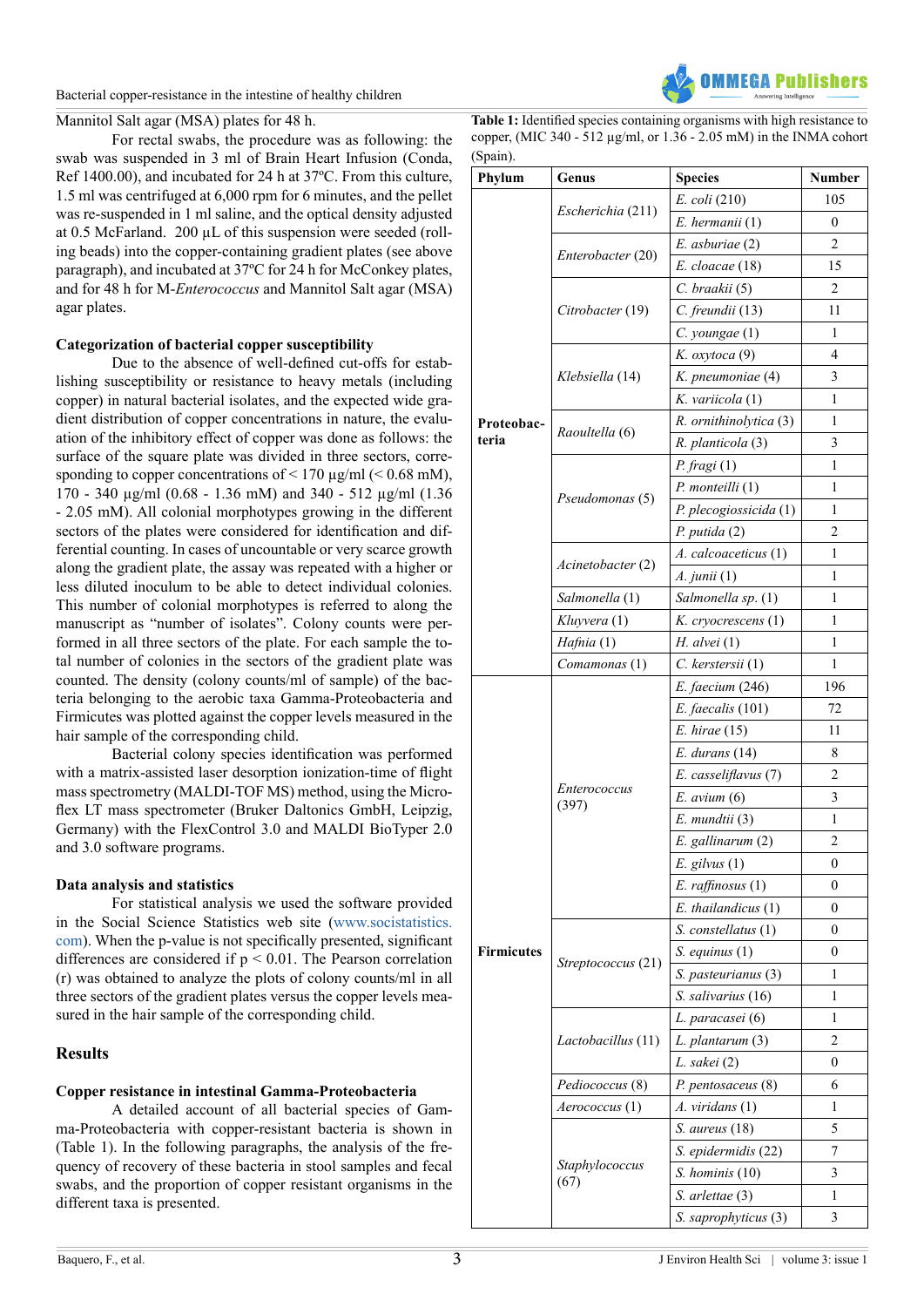

| S. xylosus(3)       |  |
|---------------------|--|
| $S.$ cohnii $(2)$   |  |
| $S.$ equorum $(2)$  |  |
| S. haemolyticus (2) |  |
| S. pasteuri (1)     |  |
| $S.$ succinus $(1)$ |  |

# **Proportion of intestinal stool samples containing the different copper-resistant species (Table 2)**

**Fecal samples:** Colonies highly resistant to copper (MIC 340 - 512 µg/ml, or 1.36 - 2.05 mM) were detected in 107 cases from 166 stool samples (64.5%), corresponding to species of the genus *Escherichia* (in 77.6% of the samples, 83/107), *Enterobacter* (15.0%, 16/107), *Citrobacter* (13.1%, 14/107), *Klebsiella* (4.7%, 5/107), *Pseudomonas* (3.7%, 4/107), *Raoultella* (1.9%, 2/107), *Acinetobacter* (1.9%, 2/107), *Salmonella* (0.9%, 1/107),

*Kluyvera* (0.9%, 1/107), *Hafnia* (0.9%, 1/107), *Comamonas* (0.9%, 1/107), and other non-identified organisms (3.7%, 4/107). In 58.9% (63/107) of the samples only one resistant species was detected, but 28.0% (30/107) had two resistant species, 9.3% (10/107) three resistant species and 1.9% (2/107) of the samples contained four highly resistant species. Colonies with growth in a copper concentration of  $170 - 340 \mu$ g/ (0.68 - 1.36 mM, intermediate section of the Petri gradient plate) but not beyond (note that these samples might also contain different colonies from other species growing at higher concentrations) were found in most of the samples (90.4 %, 150/166). They were identified as species of the genera *Escherichia* (in 90.7% of the samples, 136/150), *Citrobacter* (12.0%, 18/150), *Enterobacter* (10.7%, 16/150), *Klebsiella* (5.3%, 8/150), *Raoultella* (2.7%, 4/150), *Acinetobacter* (1.3%, 2/150), *Salmonella* (0.7%, 1/150), *Kluyvera* (0.7%, 1/150), *Hafnia* (0.7%, 1/150), *Comamonas* (0.7%, 1/150), and non-identified organisms (4.7%, 7/150).

Table 2: Gram negative (Gamma-Proteobacteria) isolates obtained in McConkey agar media supplemented with copper at high (340-512 µg/ml) and intermediate concentrations (170-340  $\mu$ g/ml). Proportions (per sample and per species) from feces and rectal swabs are detailed in the table. Note that the same sample might contain different resistant bacteria species (the total of positive samples per microorganism might exceed the total number of positive samples).

|                                  |                                 |               |                | Per sample (166 feces, 67 swabs) |                                        |               |                |               |                                      | Per bacterial isolates (288 from feces, 140 from<br>swabs) |                      |                |               |                                     |               |                         |               |  |
|----------------------------------|---------------------------------|---------------|----------------|----------------------------------|----------------------------------------|---------------|----------------|---------------|--------------------------------------|------------------------------------------------------------|----------------------|----------------|---------------|-------------------------------------|---------------|-------------------------|---------------|--|
|                                  | Growing<br>high<br>at<br>$Cu++$ |               |                |                                  | <b>Growing at</b><br>intermediate Cu++ |               |                |               |                                      |                                                            | Growing at high Cu++ |                |               | Growing at intermedi-<br>ate $Cu++$ |               |                         |               |  |
|                                  | Feces                           |               | <b>Swabs</b>   |                                  | Feces                                  |               | <b>Swabs</b>   |               |                                      | Feces                                                      |                      |                | <b>Swabs</b>  |                                     | Feces         |                         | <b>Swabs</b>  |  |
|                                  | $\mathbf n$                     | $\frac{0}{0}$ | $\mathbf n$    | $\frac{0}{0}$                    | $\mathbf n$                            | $\frac{0}{0}$ | $\mathbf n$    | $\frac{0}{0}$ |                                      | $\mathbf n$                                                | $\frac{0}{0}$        | $\mathbf{n}$   | $\frac{0}{0}$ | $\mathbf n$                         | $\frac{0}{0}$ | $\mathbf n$             | $\frac{0}{0}$ |  |
| <b>Samples with R</b><br>strains | 107                             | 64.5          | 65             | 95.6                             | 150                                    | 90.4          | 65             | 95.6          | <b>Resistant isolates</b>            | 163                                                        | 56.6                 | 132            | 94.3          | 271                                 | 94.1          | 140                     | 100.0         |  |
| Escherichia coli                 | 83                              | 77.6          | 49             | 75.4                             | 136                                    | 90.7          | 51             | 78.5          | Escherichia coli                     | 105                                                        | 64.4                 | 71             | 53.8          | 199                                 | 73.4          | 77                      | 55.0          |  |
| <b>Escherichia</b><br>hermanii   | $\theta$                        | 0.0           | $\mathbf{1}$   | 1.5                              | $\theta$                               | 0.0           | $\mathbf{1}$   | 1.5           | <b>Escherichia</b><br>hermanii       | $\Omega$                                                   | 0.0                  | $\mathbf{1}$   | 0.8           | 1                                   | 0.4           | $\mathbf{1}$            | 0.7           |  |
| <b>Enterobacter</b><br>cloacae   | 14                              | 13.1          | 17             | 26.2                             | 14                                     | 9.3           | 18             | 27.7          | <b>Enterobacter</b><br>cloacae       | 15                                                         | 9.2                  | 23             | 17.4          | 15                                  | 5.5           | 24                      | 17.1          |  |
| <b>Enterobacter</b><br>aerogenes | $\theta$                        | 0.0           | $\overline{2}$ | 3.1                              | $\theta$                               | 0.0           | $\overline{c}$ | 3.1           | <b>Enterobacter</b><br>aerogenes     | $\Omega$                                                   | 0.0                  | $\overline{2}$ | 1.5           | $\theta$                            | 0.0           | $\overline{2}$          | 1.4           |  |
| <b>Enterobacter</b><br>ashuriae  | $\overline{2}$                  | 1.9           | $\mathbf{1}$   | 1.5                              | $\overline{c}$                         | 1.3           | 1              | 1.5           | <b>Enterobacter</b><br>ashuriae      | $\overline{2}$                                             | 1.2                  | $\mathbf{1}$   | 0.8           | $\overline{2}$                      | 0.7           | 1                       | 0.7           |  |
| <b>Citrobacter</b><br>freundii   | 11                              | 10.3          | 2              | 3.1                              | 13                                     | 8.7           | 2              | 3.1           | <b>Citrobacter</b><br>freundii       | 11                                                         | 6.7                  | 3              | 2.3           | 13                                  | 4.8           | 3                       | 2.1           |  |
| <b>Citrobacter</b><br>braakii    | $\overline{2}$                  | 1.9           | 1              | 1.5                              | $\overline{4}$                         | 2.7           | 1              | 1.5           | <b>Citrobacter</b><br><b>braakii</b> | $\overline{2}$                                             | 1.2                  | 3              | 2.3           | $\overline{4}$                      | 1.5           | 3                       | 2.1           |  |
| <b>Citrobacter</b><br>youngae    | $\mathbf{1}$                    | 0.9           | $\mathbf{0}$   | 0.0                              | 1                                      | 0.7           | $\overline{0}$ | 0.0           | <b>Citrobacter</b><br>youngae        | 1                                                          | 0.6                  | $\overline{0}$ | 0.0           | 1                                   | 0.4           | $\Omega$                | 0.0           |  |
| Klebsiella<br>pneumoniae         | $\overline{2}$                  | 1.9           | 13             | 20.0                             | $\overline{2}$                         | 1.3           | 14             | 21.5          | <b>Klebsiella</b><br>pneumoniae      | 3                                                          | 1.8                  | 15             | 11.4          | 3                                   | 1.1           | 16                      | 11.4          |  |
| Klebsiella oxytoca               | $\overline{4}$                  | 3.7           | 3              | 4.6                              | 5                                      | 3.3           | 3              | 4.6           | Klebsiella oxytoca                   | $\overline{4}$                                             | 2.5                  | 3              | 2.3           | $\overline{7}$                      | 2.6           | $\overline{\mathbf{3}}$ | 2.1           |  |
| <b>Klebsiella</b><br>variicola   | $\mathbf{1}$                    | 0.9           | $\overline{2}$ | 3.1                              | 1                                      | 0.7           | 2              | 3.1           | <b>Klebsiella</b><br>variicola       | $\mathbf{1}$                                               | 0.6                  | $\overline{2}$ | 1.5           | 1                                   | 0.4           | $\overline{2}$          | 1.4           |  |
| Kluvvera<br>cryocescens          | $\mathbf{1}$                    | 0.9           | $\theta$       | 0.0                              | 1                                      | 0.7           | $\theta$       | 0.0           | Kluvvera<br>cryocescens              | $\mathbf{1}$                                               | 0.6                  | $\theta$       | 0.0           | 1                                   | 0.4           | $\Omega$                | 0.0           |  |
| Hafnia alvei                     | $\mathbf{1}$                    | 0.9           | $\mathbf{1}$   | 1.5                              | 1                                      | 0.7           | $\mathbf{1}$   | 1.5           | Hatnia spp                           | 1                                                          | 0.6                  | $\mathbf{1}$   | 0.8           | 1                                   | 0.4           | $\mathbf{1}$            | 0.7           |  |
| Proteus spp                      | $\mathbf{0}$                    | 0.0           | $\mathbf{1}$   | 1.5                              | $\mathbf{0}$                           | 0.0           | $\mathbf{1}$   | 1.5           | Proteus spp                          | $\theta$                                                   | 0.0                  | $\mathbf{1}$   | 0.8           | $\mathbf{0}$                        | 0.0           | $\mathbf{1}$            | 0.7           |  |
| Morganella spp                   | $\mathbf{0}$                    | 0.0           | $\mathbf{1}$   | 1.5                              | $\mathbf{0}$                           | 0.0           | 1              | 1.5           | Morganella spp                       | $\theta$                                                   | 0.0                  | $\mathbf{1}$   | 0.8           | $\theta$                            | 0.0           | 1                       | 0.7           |  |
| Raultella spp                    | $\overline{c}$                  | 1.9           | $\theta$       | 0.0                              | 4                                      | 2.7           | $\theta$       | 0.0           | Raultella spp<br>(4 species)         | $\overline{4}$                                             | 2.5                  | $\theta$       | 0.0           | 6                                   | 2.2           | $\theta$                | 0.0           |  |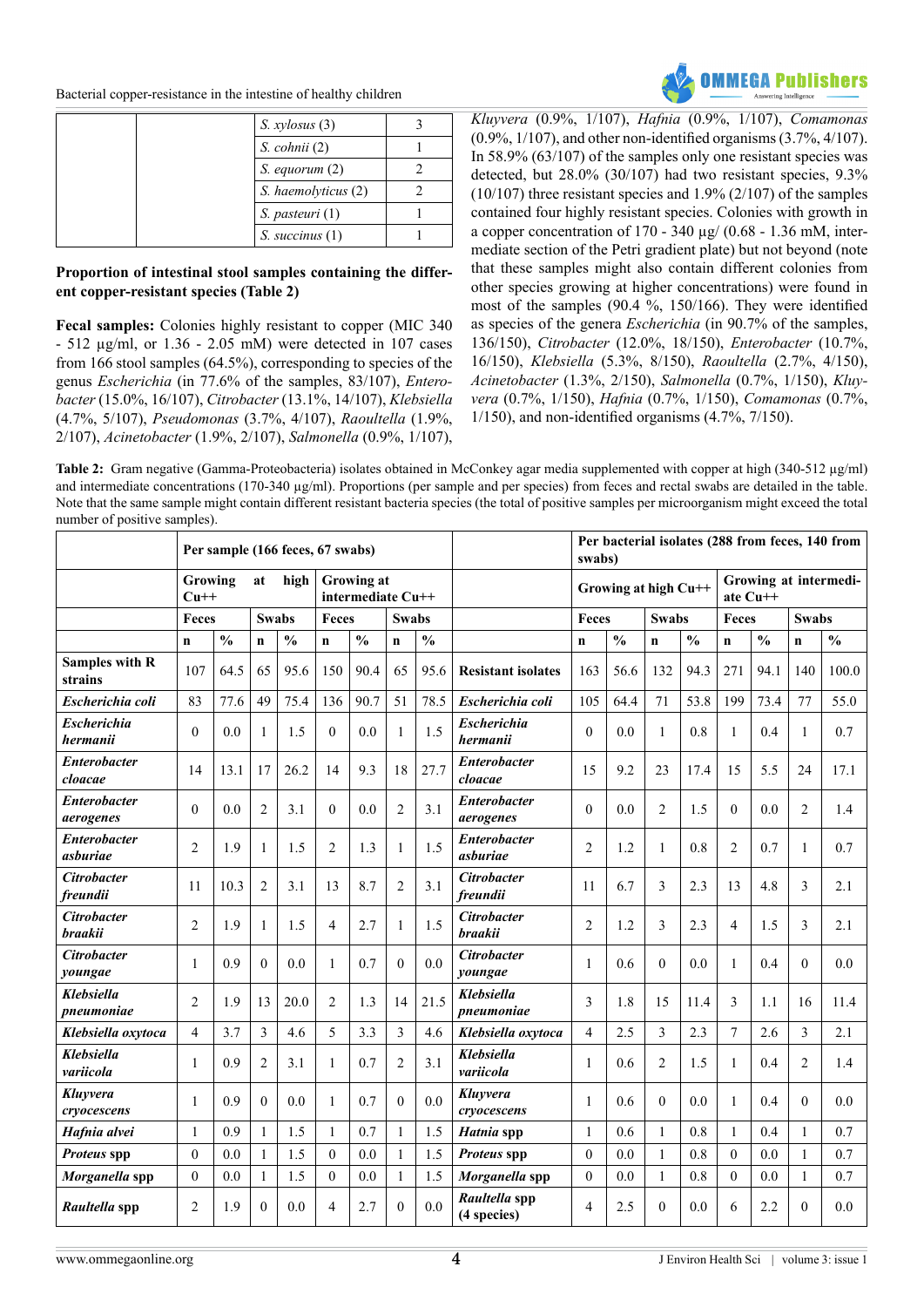

| <b>Comamonas</b><br>kerstersii        |   | 0.9 | $\theta$ | 0.0 |              | 0.7 | $\theta$ | 0.0 | <b>Comamonas</b><br>kerstersii        |         | 0.6 | 0.0 |              | 0.4 | 0.0 |
|---------------------------------------|---|-----|----------|-----|--------------|-----|----------|-----|---------------------------------------|---------|-----|-----|--------------|-----|-----|
| Salmonella spp                        |   | 0.9 | $\theta$ | 0.0 |              | 0.7 | $\theta$ | 0.0 | Salmonella spp                        |         | 0.6 | 0.0 |              | 0.4 | 0.0 |
| <b>Acinetobacter</b><br>junii         |   | 0.9 | $\theta$ | 0.0 |              | 0.7 | $\theta$ | 0.0 | <b>Acinetobacter</b><br>junii         |         | 0.6 | 0.0 |              | 0.4 | 0.0 |
| <b>Acinetobacter</b><br>calcoaceticus |   | 0.9 | $\theta$ | 0.0 |              | 0.7 | $\theta$ | 0.0 | <b>Acinetobacter</b><br>calcoaceticus |         | 0.6 | 0.0 |              | 0.4 | 0.0 |
| Pseudomonas spp                       | 4 | 3.7 | $\theta$ | 0.0 | 4            | 2.7 | $\theta$ | 0.0 | <b>Pseudomonas spp</b><br>(4 species) | $\cdot$ | 3.1 | 0.0 | 5            | 1.8 | 0.0 |
| Non-identified                        | 4 | 3.7 | 4        | 6.2 | $\mathbf{r}$ | 4.7 | 4        | 6.2 | Non-identified                        | 4       | 2.5 | 3.0 | $\mathbf{r}$ | 2.6 | 2.9 |

**Rectal swabs:** Using enriched cultures from rectal swabs, the recovery of colonies highly resistant to copper was increased in relation to that obtained with fecal samples (65/68; 95.6% vs in 107/166; 64.5% ). Colonies corresponded to *Escherichia* (in 76.9% of the samples, 50/65), *Enterobacter* (30.8%, 20/65), *Klebsiella* (27.7%, 18/65), *Citrobacter* (4.6%, 3/65), *Hafnia*  (1.5%, 1/65), *Morganella* (1.5 %, 1/65), and Proteus mirabilis (1.5%, 1/65), and non-identified (6.2%, 4/65). Intermediate copper-resistant colonies were found in 65 out of 68 samples (95.6%), containing *Escherichia* (80%, 52/65, *Enterobacter* (32.3%, 21/65), *Klebsiella* (29.2%, 19/65), *Citrobacter* (4.6%, 3/65), *Hafnia, Morganella* and *Proteus* (1.5 %, 1/65 each one), and non-identified (6.2%, 4/65). Species of *Raoultella, Salmonella, Acinetobacter, Pseudomonas* or *Comamonas* were not recovered from rectal swabs.

# **Frequency of copper-resistance among isolates of different bacterial species and genera (Table 2)**

**Fecal samples:** The frequency of strains (all colonial morphotypes in all stool fecal samples considered) with high copper-resistance varied among the different bacterial genera; in *Escherichia* (105 Cu-R among 211 *Escherichia* colonies, 105/211, 49.8%), in *Enterobacter* (17/20, 85%); in *Citrobacter* (14/19, 73.68%), in *Klebsiella* (8/14, 57.14%), *Raoultella* (4/6, 66.7%), *Pseudomonas* (5/5), *Acinetobacter* (2/2), *Salmonella* (1/1), *Kluyvera* (1/1), *Hafnia* (1/1), *Comamonas* (1/1), and non-identified 4/9). In strains with high copper-resistance, *Escherichia*  strains were less frequently resistant than *Citrobacter* (p < 0.05), *Enterobacter* ( $p < 0.05$ ), and *Klebsiella* ( $p = 0.05$ ). Considering all 70 isolates of non-*E. coli* predominantly environmental species, high copper resistance reaches 77.14%, and the proportion of copper-resistance among all 211 *E. coli* (predominantly enteric) was significantly lower, 48.81 % ( $p < 0.001$ ). The frequency of strains able to grow at intermediate copper concentrations (in a proportion, also in higher ones, see preceding paragraph) were: *Escherichia* (200/211, 94.8%), *Enterobacter* (18/20, 90%), *Klebsiella* (11/14, 78.57%) and *Citrobacter, Acinetobacter, Comamonas, Kluyvera, Pseudomonas, Raoultella, Salmonella* and non-identified (100%).

**Rectal swabs:** In the case of rectal swabs, the frequency of strains with high copper-resistance was: *Escherichia* (72/77, 93.50%), *Klebsiella* (18/19), 94.74%, and *Enterobacter* (13/13, 100%), *Citrobacter, Hafnia, Morganella*, and *Proteus* (100%). In summary, in the case of *E. coli* (211 strains) a mean of 94.8% of the strains (colony morphotypes) were able to grow in the range 170 - 340 µg/ml, and a mean of 49.8% were growing at higher copper concentrations (340 - 512 µg/ml). For *Entero-* *bacter, Citrobacter*, and *Klebsiella*, means of 90, 100, 78.57%, respectively survived at the range 170 - 340 µg/ml, and means of 85, 73.68 and 57.14% respectively survived at 340 - 512 µg/ml.

# **Copper resistance in intestinal Firmicutes**

A detailed account of all bacterial species of Firmicutes with copper-resistant bacteria is shown in Table 1. In the following paragraphs, the analysis of the frequency of recovery of these bacteria in stool samples and fecal swabs, and the proportion of copper resistant organisms in the different taxa is presented.

# **Proportion of intestinal samples containing the different copper-resistant species (Tables 3a, 3b)**

**Fecal samples:** In M-Enterococcus Agar, at *high copper concentrations* (340 - 512 µg/ml, or 1.36 - 2.05 mM), resistant colonies were identified in 149 out of 166 fecal samples (89.8%). *Enterococcus* genus was found in 145 out of 149 samples (97.3%). Within *Enterococcus*, the predominant species were *E. faecium* (86.2%, 125/145 positive *Enterococcus* samples), *E. faecalis* (37.24%, 54/145), *E. hirae* (6.9%, 10/145) and *E. durans* (5.5%, 8/145). Other resistant Enterococcus species were: *E. avium* (6.9%), *E. casseliflavus* (1.4%), *E. gallinarum* (1.4%) and *E. mundtii* (0.7% of *Enterococcus*). Other resistant species were *Pediococcus pentosaceus* (4% of samples), *Lactobacillus sp* (2%), *Streptococcus sp* (1.3%), *Aerococcus viridans* (0.7%). In M-Enterococcus plates, 27.5% (41/149) of these samples showed only one resistant species, 34.9% (52/149) had two resistant species, 19.5% (29/149) three resistant species, 14.8%  $(22/149)$  four resistant species and 0.7%  $(1/149)$  five resistant species of Firmicutes. In MSA Agar plates, 40 out of 166 stool samples (24.1%) presented highly resistant isolates, and 27 out of 40 (67.5%) corresponded to *Staphylococcus* genus. Within *Staphylococcus*, eleven different species were identified: *S. epidermidis* (25.9%, 7/27 positive *Staphylococcus* samples), *S. aureus* (18.5%), *S. hominis* (11.1%), *S. saprophyticus* (11.1%), *S. haemolyticus* (7.4%), *S. equorum* (7.4%), *S. xylosus* (7.4%), *S. succinus* (3.7%), *S. pasteuri* (3.7%), *S. cohnii* (3.7%), and *S. arlettae* (3.7% of the total of *Staphylococcus*). *Lactobacillus sp* was identified in 7 samples (17.5%, 7/40), *Aerococcus viridans*  in 1 sample (2.5%, 1/40) and non-identified microorganisms in 9 samples (22.5%, 9/40). In MSA plates, 70% (28/40) of the samples with resistant isolates contained 1 resistant isolates.

In M-*Enterococcus* Agar at *intermediate copper concentrations* colonies were recovered in 163 of 166 stool samples studied (98.2%). *Enterococcus* genera were found in 158 of 163 samples (96.9%). Within the genus *Enterococcus*, the species found were *E. faecium* (85.4%, 135/158), *E. faecalis* (45.6%, 72/158), *E. hirae* (6.96%, 11/158) and *E. durans*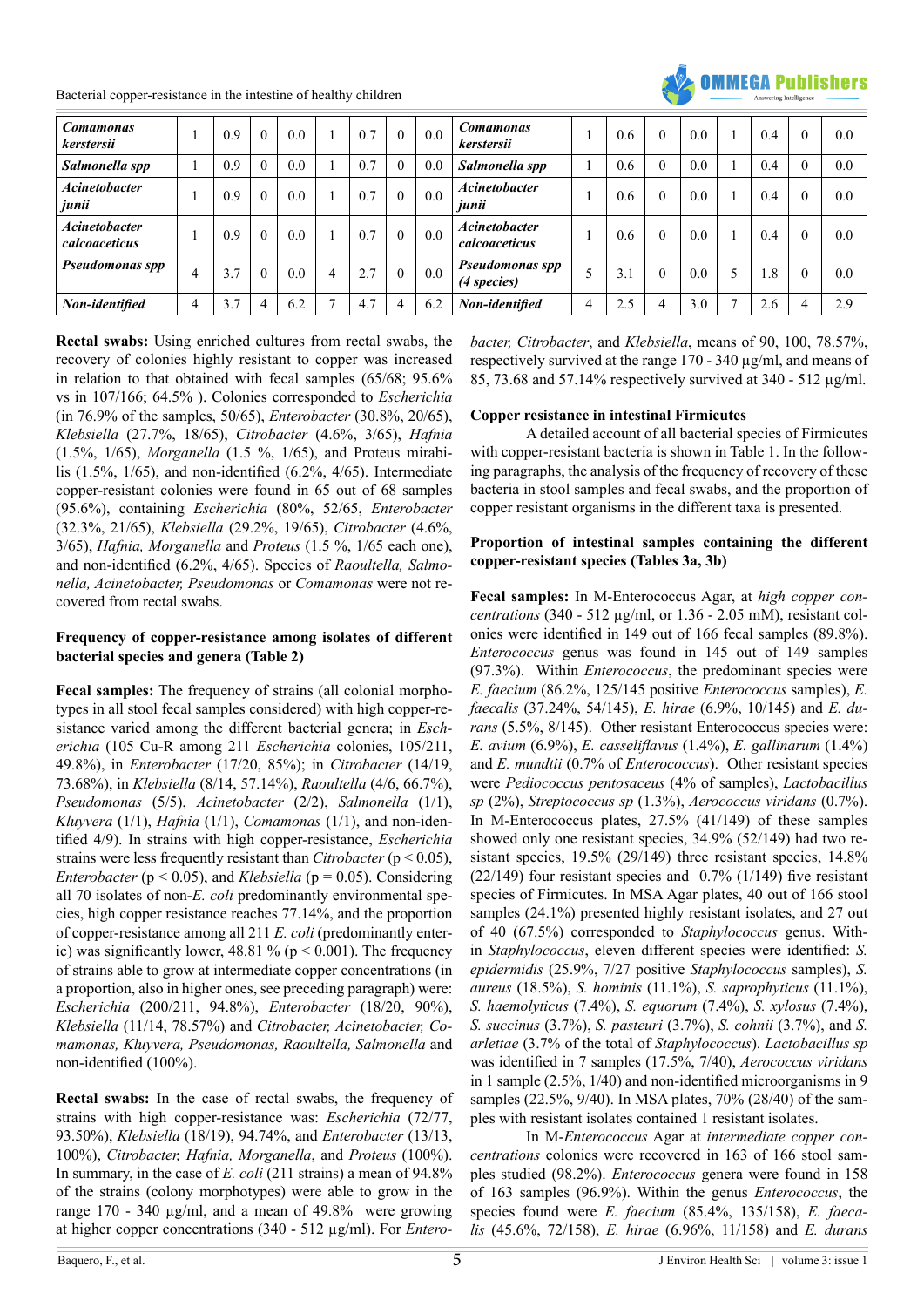

(6.96%, 11/158). *E. casseliflavus* (n = 5), *E. avium* (2.1%), *E. mundtii* (1.9%), and *E. gallinarum* (1.3%). *Lactobacillus sp* was found in 7/163 total samples (4.3%), *Pediococcus pentosaceus* (4.3%), *Streptococcus* sp (3.1%), and *Aerococcus viridans*  $(0.6\%)$ . In MSA Agar plates, 73 of 166 stool samples  $(44.0\%)$ presented bacterial growth at high copper concentrations, and 46 of these 73 (58.9%) were positive for *Staphylococcus*. The species identified inside the genus *Staphylococcus* were: *S. epidermidis* (39.1%, 18/46), *S. aureus* (19.6%, 9/46), *S. hominis* (17.4%), *S saprophyticus* (6.5%), *S. haemolyticus* (4.3%), *S. xylosus* (4.3%), *S. equorum* (4.3%), *S. succinus* (2.2%), and *S. pasteuri* (2.2%). Two species of *Lactobacillus* were identified in 7 samples (9.6%, 7/73), and *Aerococcus* in 1 sample (1.4%, 1/73). Two resistant isolates were detected in 25% (10/40) of samples.

**Rectal swabs:** In the case of enriched rectal swabs, at *high copper concentrations*, in M-*Enterococcus* Agar, 58 of the 67 samples (86.57%) contained high copper-resistant strains and 91.38% (53/58) had *Enterococcus* strains. Inside the genus *Enterococcus, E. faecium* accounted for 69.81% (37/53) *E. faecalis* for 39.6% (21/53), *E. hirae* for 9.4% (5/53), and *E. durans* for 1.9% (1/53). Only 13 samples (19.1%) were positive in MSA Agar in rectal swabs for highly resistant bacteria, corresponding in a 76.9% (10/13) to *Staphylococcus* species; *S. aureus* ( $n = 5$ ), *S. epidermidis* (n = 3), *S. warneri* (n = 1) and *S. hominis* (n = 1). Non identified species were found in 30.8% (4/13) of the rectal swabs. A lower proportion of high copper-resistant isolates per sample were identified in the rectal swabs if compared with stool samples in both M-*Enterococcus* and MSA culture media, the percentages being of one Cu-resistant isolate per sample 46.55 (27/58) and 61.54% (8/13); two resistant isolates per sample in 43.1 (25/58) and 30.76% (4/13) and three resistant isolates were identified in 8.62 (5/58) and 0.0%, respectively).

Swab enriched samples inoculated in M-*Enterococcus*  agar plates provided growth at *intermediate copper concentrations* in 63 out of 68 samples (94%); in 48 of them (76.2%) growth corresponded to *Enterococcus* strains. Inside *Enterococcus*, 77.1% (37/48) corresponded to *E. faecium*, 50.0% (24/48) for *E. faecalis*, 10.4 % to *E. hirae*, and 2.1 % to each one of the species *E. durans, E. avium, E. casseliflavus*, and *E. mundtii*. Copper-resistant Lactobacillus and Pediococcus were both recovered in 4.3% of the total of samples. Swab enriched samples inoculated in MSA Agar provided growth at intermediate copper concentrations in 21/67 (30.9%); *Staphylococcus* species were found in 13 of them (61.9%). Among *Staphylococcus, S. epidermidis* accounted for 53.8 %, *S. aureus* for 31.8%, and *S. hominis* and *S. warnerii* for 7.7%. *Lactobacillus sp* was found in 14.3% of the swab samples (3/21).

**Table 3a:** Gram positive (Firmicutes) aerobic isolates obtained in M-*Enterococcus* medium supplemented with copper at high (340 - 512 µg/ml) and intermediate concentrations (170 - 340 µg/ml). Proportions (per sample and per species) from feces and rectal swabs are detailed in the table. In italics, numbers and percentages of species inside the genus *Enterococcus*. Note that the same sample might contain different resistant bacteria species (the total of positive samples per microorganism might exceed the total number of positive samples).

|                                   |                |                 |                | Per sample (166 feces, 67 swabs) |                                        |               |                |               |                                     | Per bacterial isolates (460 from feces, 117<br>from swabs) |               |              |               |                                 |               |              |               |  |
|-----------------------------------|----------------|-----------------|----------------|----------------------------------|----------------------------------------|---------------|----------------|---------------|-------------------------------------|------------------------------------------------------------|---------------|--------------|---------------|---------------------------------|---------------|--------------|---------------|--|
|                                   | $Cu++$         | Growing at high |                |                                  | <b>Growing at</b><br>intermediate Cu++ |               |                |               |                                     | Growing at high<br>$Cu++$                                  |               |              |               | Growing at<br>intermediate Cu++ |               |              |               |  |
|                                   | Feces          |                 | <b>Swabs</b>   |                                  | Feces<br><b>Swabs</b>                  |               |                |               |                                     | Feces                                                      |               | <b>Swabs</b> | Feces         |                                 |               | <b>Swabs</b> |               |  |
|                                   | n              | $\frac{0}{0}$   | $\mathbf n$    | $\frac{0}{0}$                    | n                                      | $\frac{0}{0}$ | $\mathbf n$    | $\frac{0}{0}$ |                                     | $\mathbf n$                                                | $\frac{0}{0}$ | $\mathbf n$  | $\frac{0}{0}$ | $\mathbf n$                     | $\frac{0}{0}$ | n            | $\frac{0}{0}$ |  |
| <b>Total samples</b>              |                |                 |                |                                  |                                        |               |                |               |                                     |                                                            |               |              |               |                                 |               |              |               |  |
| <b>Samples with</b><br>resistance | 149            | 89.8            | 58             | 86.57                            | 163                                    | 98.2          | 63             | 94.0          | <b>Resistant</b><br>isolates<br>(R) | 325                                                        | 70.7          | 93           | 79.5          | 410                             | 89.1          | 106          | 90.6          |  |
| With<br><b>R-Enterococcus</b>     | 145            | 97.3            | 53             | 91.38                            | 158                                    | 96.9          | 48             | 76.2          | R-Enterococcus                      | 295                                                        | 90.8          | 81           | 87.1          | 365                             | 89.0          | 89           | 84.0          |  |
| E. faecium                        | 125            | 86.2            | 37             | 69.81                            | 135                                    | 85.4          | 37             | 77.1          | E. faecium                          | 196                                                        | 66.4          | 50           | 61.7          | 231                             | 63.3          | 52           | 58.4          |  |
| E. faecalis                       | 54             | 37.2            | 21             | 39.62                            | 72                                     | 45.6          | 24             | 50.0          | E. faecalis                         | 72                                                         | 24.4          | 25           | 30.9          | 94                              | 25.8          | 28           | 31.5          |  |
| E. durans                         | 8              | 5.5             | $\overline{I}$ | 1.89                             | $\overline{11}$                        | 7.0           |                | 2.1           | E. durans                           | 8                                                          | 2.7           |              | 1.2           | $_{11}$                         | 3.0           |              | 1.1           |  |
| E. hirae                          | 10             | 6.9             | 5              | 9.43                             | 11                                     | 7.0           | 5              | 10.4          | E. hirae                            | 11                                                         | 3.7           | 5            | 6.2           | 12                              | 3.3           | 5            | 5.6           |  |
| E. avium                          | $\mathfrak{Z}$ | 2.1             | $\theta$       | 0.00                             | $\overline{4}$                         | 2.5           |                | 2.1           | E. avium                            | $\mathfrak{Z}$                                             | 1.0           | $\theta$     | 0.0           | 5                               | 1.4           | $\mathcal I$ | 1.1           |  |
| E. casseliflavus                  | $\overline{2}$ | 1.4             | $\theta$       | 0.00                             | 5                                      | 3.2           |                | 2.1           | E. casseliflavus                    | $\overline{2}$                                             | 0.7           | $\theta$     | 0.0           | 5                               | 1.4           |              | 1.1           |  |
| E. gallinarum                     | $\overline{c}$ | 1.4             | $\theta$       | 0.00                             | $\overline{c}$                         | 1.3           | $\theta$       | 0.0           | E. gallinarum                       | $\overline{2}$                                             | 0.7           | $\theta$     | 0.0           | $\overline{c}$                  | 0.5           | $\theta$     | 0.0           |  |
| E. mundtii                        | $\mathfrak{1}$ | 0.7             | $\theta$       | $0.00\,$                         | $\mathfrak{Z}$                         | 1.9           |                | 2.1           | E. mundtii                          | $\boldsymbol{l}$                                           | 0.3           | $\theta$     | 0.0           | $\mathfrak{Z}$                  | 0.8           |              | 1.1           |  |
| R-Lactobacillus<br>sp             | 3              | 2.0             | $\Omega$       | 0.00                             | $\overline{7}$                         | 4.3           | $\Omega$       | 0.0           | R-Lactobacillus sp                  | 3                                                          | 0.9           | $\Omega$     | 0.0           | 8                               | 2.0           | $\Omega$     | 0.0           |  |
| R-Aerococcus<br>viridans          | 1              | 0.7             | $\theta$       | 0.00                             | $\mathbf{1}$                           | 0.6           | $\Omega$       | 0.0           | R-Aerococcus<br>viridans            | 1                                                          | 0.3           | $\theta$     | 0.0           | 1                               | 0.2           | $\theta$     | 0.0           |  |
| R-Pedioc.<br>pentosaceous         | 6              | 4.0             | $\theta$       | 0.00                             | 7                                      | 4.3           | $\theta$       | 0.0           | R-Pedioc.<br>pentosaceous           | 6                                                          | 1.8           | $\theta$     | 0.0           | 8                               | 2.0           | $\Omega$     | 0.0           |  |
| R-Streptococcus<br>sp             | $\overline{2}$ | 1.3             | $\theta$       | 0.00                             | 5                                      | 3.1           | $\overline{0}$ | 0.0           | R-Streptococcus sp                  | $\overline{2}$                                             | 0.6           | $\theta$     | 0.0           | 7                               | 1.7           | $\theta$     | 0.0           |  |
| R-Non-identified/<br>contam?      | 14             | 9.4             | 12             | 20.69                            | 16                                     | 9.8           | 15             | 23.8          | R-Non-identified/<br>contam?        | 18                                                         | 5.5           | 12           | 12.9          | 21                              | 5.1           | 17           | 14.5          |  |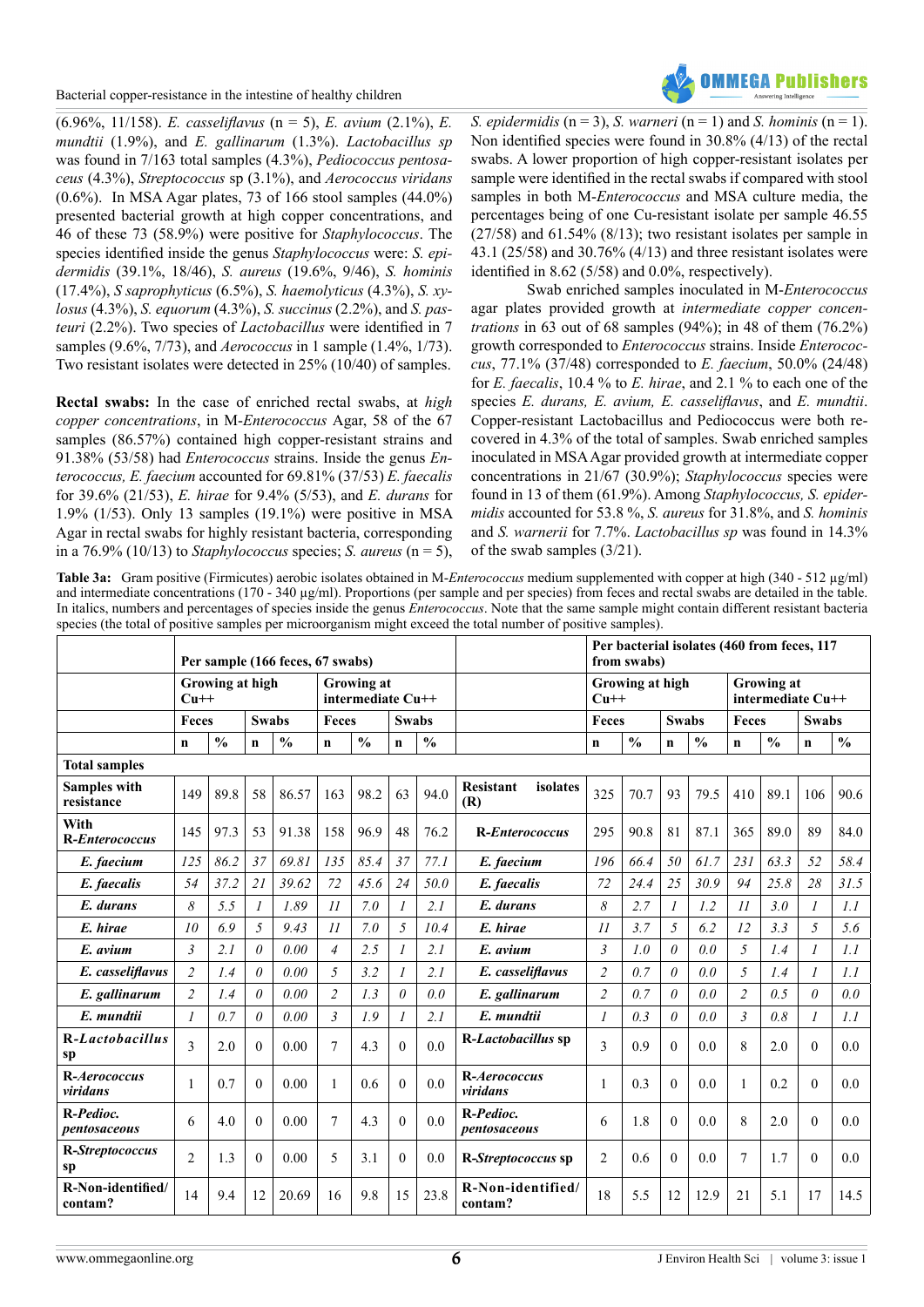

Table 3b: High and intermediate resistant Firmicutes obtained in MSA agar media supplemented with copper at high (340 - 512 µg/ml) and intermediate concentrations (170 - 340 µg/ml). Counts (per sample and per species) from feces and rectal swabs are detailed in the table.

|                                                  |                |                       |                | Per sample (166 feces, 67 swabs) |                         |               |                |               |                                                  | Per bacterial isolates (200 from feces, 48 from swabs) |               |                |                                 |                         |               |                       |               |  |
|--------------------------------------------------|----------------|-----------------------|----------------|----------------------------------|-------------------------|---------------|----------------|---------------|--------------------------------------------------|--------------------------------------------------------|---------------|----------------|---------------------------------|-------------------------|---------------|-----------------------|---------------|--|
|                                                  |                | High Cu++ resistant   |                |                                  | Int. Cu++ resistant     |               |                |               |                                                  |                                                        |               |                | High Cu <sup>++</sup> resistant |                         |               | Int. $Cu++$ resistant |               |  |
|                                                  |                | Feces<br><b>Swabs</b> |                | Feces<br><b>Swabs</b>            |                         |               |                |               | Feces                                            |                                                        | <b>Swabs</b>  |                | Feces                           |                         | <b>Swabs</b>  |                       |               |  |
|                                                  | $\mathbf n$    | $\frac{0}{0}$         | $\mathbf n$    | $\frac{0}{0}$                    | $\mathbf n$             | $\frac{0}{0}$ | $\mathbf n$    | $\frac{0}{0}$ |                                                  | $\mathbf n$                                            | $\frac{0}{0}$ | $\mathbf n$    | $\frac{0}{0}$                   | $\mathbf n$             | $\frac{0}{0}$ | $\mathbf n$           | $\frac{0}{0}$ |  |
| <b>Samples with</b><br>resistance                | 40             | 24.1                  | 13             | 19.1                             | 73                      | 44.0          | 21             | 30.9          | <b>Resistant isolates (R)</b>                    | 48                                                     | 24.0          | 15             | 31.3                            | 149                     | 74.5          | 24                    | 50.0          |  |
| With<br>R-Staphylococcus                         | 27             | 67.5                  | 10             | 76.9                             | 46                      | 63.0          | 13             | 61.9          | R-Staphylococcus                                 | 29                                                     | 60.4          | 11             | 73.3                            | 54                      | 36.2          | 17                    | 70.8          |  |
| S. epidermidis                                   | 7              | 25.9                  | $\mathfrak{Z}$ | 30.0                             | 18                      | 39.1          | $\overline{7}$ | 53.8          | S. epidermidis                                   | $\overline{7}$                                         | 24.1          | $\overline{4}$ | 36.4                            | 18                      | 33.3          | 8                     | 47.1          |  |
| S. aureus                                        | 5              | 18.5                  | 5              | 50.0                             | 9                       | 19.6          | $\overline{4}$ | 31.8          | S. aureus                                        | 5                                                      | 17.2          | 5              | 45.5                            | 10                      | 18.5          | $\overline{7}$        | 41.2          |  |
| S. saprolyticus                                  | $\mathfrak{Z}$ | 11.1                  | $\theta$       | 0.0                              | $\overline{\mathbf{3}}$ | 6.5           | $\theta$       | 0.0           | S. saprolyticus                                  | 3                                                      | 10.3          | $\theta$       | 0.0                             | $\overline{\mathbf{3}}$ | 5.6           | $\theta$              | 0.0           |  |
| S. haemolyticus                                  | $\overline{c}$ | 7.4                   | $\theta$       | 0.0                              | $\overline{c}$          | 4.3           | $\theta$       | 0.0           | S. haemolyticus                                  | $\overline{2}$                                         | 6.9           | $\theta$       | 0.0                             | $\overline{c}$          | 3.7           | $\theta$              | 0.0           |  |
| S. hominis                                       | $\mathfrak{Z}$ | 11.1                  | $\mathcal I$   | 10.0                             | 8                       | 17.4          | 1              | 7.7           | S. hominis                                       | 3                                                      | 10.3          |                | 9.1                             | 9                       | 16.7          |                       | 5.9           |  |
| S. xylosus                                       | $\overline{c}$ | 7.4                   | $\theta$       | 0.0                              | $\overline{2}$          | 4.3           | $\theta$       | 0.0           | S. xylosus                                       | $\mathfrak{Z}$                                         | 10.3          | $\theta$       | 0.0                             | $\mathfrak{Z}$          | 5.6           | $\theta$              | 0.0           |  |
| S. equorum                                       | $\overline{2}$ | 7.4                   | $\theta$       | 0.0                              | $\overline{2}$          | 4.3           | $\theta$       | 0.0           | S. equorum                                       | $\overline{c}$                                         | 6.9           | $\theta$       | 0.0                             | $\overline{c}$          | 3.7           | $\theta$              | 0.0           |  |
| S. succinus                                      | $\mathcal{I}$  | 3.7                   | $\theta$       | 0.0                              | $\mathcal{I}$           | 2.2           | $\theta$       | 0.0           | S. succinus                                      | 1                                                      | 3.4           | $\theta$       | 0.0                             | $\mathcal{I}$           | 1.9           | $\theta$              | 0.0           |  |
| S. pasteuri                                      | $\mathfrak{I}$ | 3.7                   | $\theta$       | 0.0                              | $\mathcal I$            | 2.2           | $\theta$       | 0.0           | S. pasteuri                                      | 1                                                      | 3.4           | $\theta$       | 0.0                             |                         | 1.9           | $\theta$              | 0.0           |  |
| S. warnerii                                      | 0              | 0.0                   | 1              | 10.0                             | $\theta$                | 0.0           | 1              | 7.7           | S. warnerii                                      | $\theta$                                               | 0.0           |                | 9.1                             | 0                       | 0.0           |                       | 5.9           |  |
| S. cohnii                                        | 1              | 3.7                   | $\theta$       | 0.0                              | $\theta$                | 0.0           | 0              | 0.0           | S. cohnii                                        | 1                                                      | 3.4           | $\theta$       | 0.0                             | $\overline{c}$          | 3.7           | $\theta$              | 0.0           |  |
| S. arlettae                                      | $\mathcal{I}$  | 3.7                   | $\theta$       | 0.0                              | $\theta$                | 0.0           | $\theta$       | 0.0           | S. arlettae                                      | $\mathfrak l$                                          | 3.4           | $\theta$       | 0.0                             | $\mathfrak{Z}$          | 5.6           | $\theta$              | 0.0           |  |
| R-Lactobacillus sp                               | $\tau$         | 17.5                  | $\Omega$       | 0.0                              | $\overline{7}$          | 9.6           | $\mathcal{E}$  | 14.3          | R-Bacillus sp                                    | $\overline{7}$                                         | 14.6          | $\Omega$       | 0.0                             | 49                      | 32.9          | 3                     | 12.5          |  |
| R-Aerococcus<br>viridans                         | 1              | 2.5                   | $\theta$       | 0.0                              | $\mathbf{1}$            | 1.4           | $\Omega$       | 0.0           | R-Aerococcus<br>viridans                         | $\mathbf{1}$                                           | 2.1           | $\Omega$       | 0.0                             | 1                       | 0.7           | $\Omega$              | 0.0           |  |
| R-Micrococcus<br>luteus                          | $\Omega$       | 0.0                   | $\theta$       | 0.0                              | $\mathbf{1}$            | 1.4           | $\theta$       | 0.0           | R-Micrococcus<br><i>luteus</i>                   | $\theta$                                               | 0.0           | $\Omega$       | 0.0                             | 1                       | 0.7           | $\Omega$              | 0.0           |  |
| R-Non-identified/<br>suspected contam-<br>inants | 9              | 22.5                  | 4              | 30.8                             | 36                      | 49.3          | $\overline{4}$ | 19.0          | R-Non-identified/<br>suspected contami-<br>nants | 11                                                     | 22.9          | $\overline{4}$ | 26.7                            | 44                      | 29.5          | $\overline{4}$        | 16.7          |  |

# **Frequency of copper-resistance among isolates of different bacterial species and genera (Tables 3a and 3b)**

**Fecal samples:** As expected, most high copper-resistant colonies (325) from stool fecal samples recovered in M-*Enterococcus* plates (MIC 340 - 512 µg/ml, or 1.36 - 2.05 mM) corresponded to the genus *Enterococcus* (90.77%, 295/325). Inside *Enterococcus*, the proportion of *E. faecium* was 66.44% (196/295), and  $24.40\%$  (72/295 = for *E. faecalis*, and 6 other Enterococcal species (*E. hirae, E. avium, E. casselliflavus, E. durans, E. gallinarum*, and *E. mundtii*) accounted for the rest (9.2%). Other colonies belonged to the genera *Pediococcus* (1.85%, 6/325), *Lactobacillus* (0.92%, 3/325), *Streptococcus* (0.62%, 2/325), and *Aerococcus viridans* (0.31%, 1/325). In MSA media, 48 highly resistant colonies were recovered, 60.4% belonging to the genus *Staphylococcus* (29/48) and were represented by 9 different species; *S. epidermidis* n = 7, *S. aureus* n = 5, *S. saprolyticus*  (n = 3), *S. haemolyticus* (n = 2), *S. hominis* (n = 3), *S. xylosus* (n = 3), *S. equorum* (n = 2), *S. succinus* (n = 1), *S. pasteuri* (n = 1), and *S. cohnii* ( $n = 1$ ) and *S. arletae* ( $n = 1$ ). *Bacillus sp* was identified in 14.6% (7/48) and non-identified species in 29.2% of the isolates (14/48). Details of the species are shown in Table 3.

*Intermediate-resistant isolates* from M-*Enterococcus* agar seeded with stool samples were identified in 89.1% of the colonial morphotypes tested; most of them (89.1%) corresponded to *Enterococcus*. Within the genus, *E. faecium* was predominant (63.3% of the *Enterococcus*), followed by *E. faecalis*

(25.8%), *E. hirae* (3.3%), and *E. durans* (3%). In MSA agar, intermediate-resistant isolates from stool samples accounted for 74.5% of the colonial morphotypes, the majority of them (36.2%) being *Staphylococcus*, mostly *S. epidermidis* (33.3% of them), followed by *S. aureus* (18.5%) and *S. hominis* (16.7%). We recovered an unexpected high number of isolates that corresponded to the genus *Bacillus* (*B. subtilis*, 20; *B. flexus*, 9; *B. licheniformis*, 5; *B. megaterium* and *Bacillus sp*, 4 each; *B. mojavensis* and *B. pumilus*, 3 for each y *B. vallismortis*[\[1\].](#page-11-0)

**Rectal swabs:** In the rectal swabs, *high copper-resistant isolates* grown on the M-*Enterococcus* plates (MIC 340 - 512 µg/ ml, or 1.36 - 2.05 mM) corresponded to the genera *Enterococcus* (87.1%). As to the proportion of the resistant *Enterococcus species*, 50 isolates out of 81 (61.73%) were identified as *E. faecium*, 25 out of 81 (30.86%) were *E. faecalis* and 6 out of 81 (7.41%) corresponded with two other species (*E. durans* and *E. hirae*). In MSA plates, isolates from 4 different species of high-copper resistance were detected within the genus Staphylococcus (73.3%, 11/15). Details of the species are as follows: *S. aureus* ( $n = 5$ ), *S. epidermidis* ( $n = 4$ ), *S. hominis* ( $n = 1$ ) and *S. warnerii*  $(n = 1)$  and 4 of 15 isolates (total of resistant strains) belonged to non-identified bacteria (26.7 %).

At *intermediate copper concentrations* 84% of the resistant isolates obtained in swabs inoculated on M-*Enterococcus* agar plates were *Enterococcus* (89/106) and 4 species were identified, *E. faecium* was the microorganism with the highest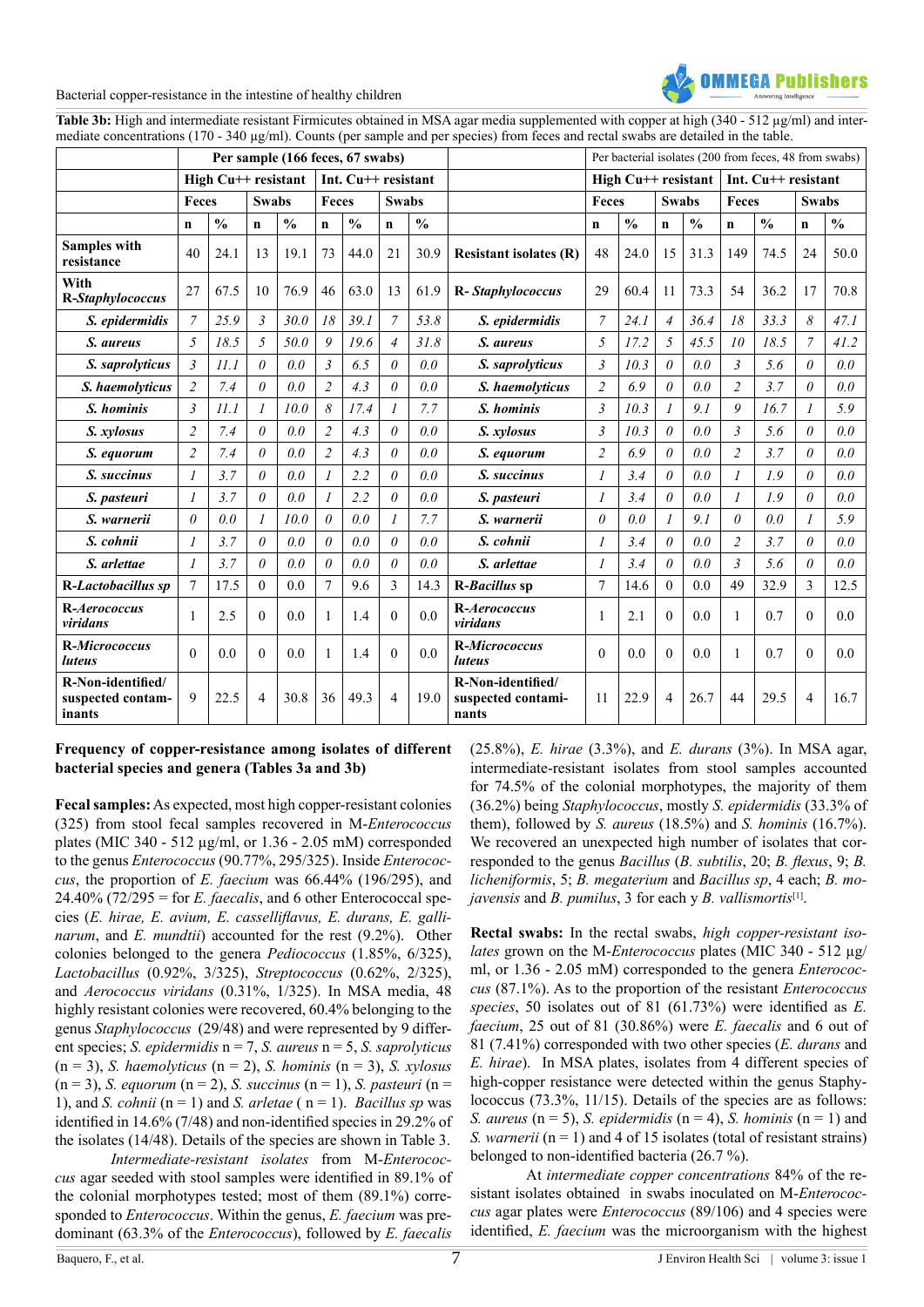

representation (58.4%, 52/89), followed by *E. faecalis* (31.5%, 28/89), and *E. hirae* (5.6% (5/89) of the resistant isolates. Finally, resistant isolates obtained at intermediate concentrations in enriched swabs seeded on MSA agar were mostly *Staphylococcus* (70.8%); within the genus, *S. epidermidis* predominated (47.1%), followed by *S. aureus* (41.2%), *S. hominis* and *S. warnerii* (4.9 % each). Species from *Bacillus* were found in 12.5% of the isolates.

Tables 2 and 3 provide a detailed description of the proportions (per sample and bacterial isolates) of aerobic Firmicutes obtained in M-Enterococcus Agar medium and Manitol-Salt-Agar medium supplemented with copper at high (340 - 512 µg/ml) and intermediate concentrations (170 - 340 µg/ml) of broth-enriched fecal swab samples.

#### **Recovery of copper-resistant bacteria: feces versus rectal swabs**

For epidemiological purposes, rectal swabs are much easier to obtain and to handle than feces. Only indirect comparisons of the recovery of copper-resistant bacteria in both types of samples can be made in our study, as each child only provided either feces or swabs. In the case of Gamma-Proteobacteria, culturing broth enriched swabs resulted in a significantly ( $p <$ 0.001) higher yield of positive samples for high-copper resistant bacteria (65/67, 97%) than direct feces plating (107/166, 64.45%). This difference disappears in recovery for intermediate-resistant bacteria.

The advantage of swabs does not apply for the detection of high- or intermediate copper-R *E. coli*, or *Citrobacter*, and stools are just as effective (not statistically different) as swabs. However, high- or intermediate copper-resistant *Enterobacter*  or *Klebsiella* are more efficiently recovered (statistically significant difference,  $p < 0.001$ ) in the swabs. Both fecal samples and rectal swabs yielded a comparable proportion (non-statistically significant) of positive samples for high- or intermediate copper-resistance. The taxon diversity in high- or intermediatecopper resistant species in plates seeded with fecal samples was higher (18 taxa) than that recovered after plating enriched swabs (14 taxa).

Unlike Gamma-Proteobacteria, samples inoculated in M-*Enterococcus* presented no statistical difference in the yield of positive samples for high-level or intermediate-level of copper resistance for the aerobic Firmicutes organisms recovered. As in the case of Proteobacteria, the diversity of Firmicutes with high- or intermediate- copper resistant taxa was higher on plates seeded with feces (13 taxa) than with enriched swabs (5 and 8 taxa, respectively).

Similarly, no statistical difference was detected in the recovery rate of high- or intermediate- copper-resistant strains in fecal or enriched swab samples in MSA agar. As in all former cases, the recovered taxon diversity was higher in the high- or intermediate- copper resistant species in plates seeded with fecal samples (14 and 12 taxa) than that recovered after plating enriched swabs (5 and 7 taxa respectively).

# **Copper resistance reflects bacterial lifestyle?**

Globally we were able to identify 60 different species containing copper-resistant organisms, 22 species of Gamma Proteobacteria and 38 of aerobic Firmicutes (Table 1, and text for *Bacillus* isolates). The genus *Escherichia*, mostly represented by *E. coli*, is constituted by bacterial organisms well adapted to the intestine of the mammals, and is rare in the environment (except in a transient way in sewage, due to fecal contamination). On the contrary, all other Gamma-Proteobacteria detected in this work are able to sustain an environmental lifestyle, that is, are able to reproduce regularly outside animal hosts, frequently with lower optimal growth temperatures than *E. coli*. To a certain extent, some members of the "environmental" genus, as *Klebsiella* (and more rarely *Enterobacter* and *Citrobacter*) are eventually found in association with the vertebrate mucosas, but much less frequently than *E. coli*. We can expect a higher copper exposure in the free environments than in the humans (see Discussion), so that the more adapted intestinal organisms might be "protected" from environmental copper stress. Consistently with these differences in ecology and lifestyle, and using the list of well characterized highly-resistant isolates presented in Table 4, *E. coli* has a significantly lower proportion ( $p < 0.001$ ) of high copper resistant strains (105/211, 49.76%) than the ensemble of environmental Gamma-Proteobacteria (54/70, 77.14%). This difference remains significant comparing E. coli with the ensemble of *Klebsiella, Enterobacter*, and *Citrobacter* (P value of 0.002).

In the case of Firmicutes, ecological and lifestyle differences are less obvious. In the case of *Enterococcus, E. faecalis* is more frequent than *E. faecium* in the human intestine, but both species are able to survive efficiently in the environment. Probably both species are exposed to environmental copper, and *E. faecium* is slightly more copper-resistant (79.27%) than *E. faecalis* (71.28%), but without statistical significance ( $p = 0.09$ ). A similar difference was found comparing *E. faecalis* with all other *Enterococci*. In the case of *Staphylococcus*, the genus has very poor environmental representation; for instance, copper-resistance is not significantly different between the predominant species found, *S. aureus* and *S. epidermidis*.

# **Proportions and population densities of copper-resistant bacteria in the intestine**

A quantitative analysis of the number of colonies obtained in each of the three sectors of the square plates containing low (L), intermediate (M), or high (H) copper concentrations (sector L,  $\leq 170 \mu$ g/ml or  $\leq 0.68$  mM, 170-sector M, 170 - 340 µg/ml or 0.68 - 1.36 mM, sector H (340 - 512µg/ml or 1.36 - 2.05 mM) was performed. Percentages of colonies in sector M and H with respect to those in sector L were estimated to offer an estimation of the effect of copper concentration intervals in the survival of bacterial populations, and hence of its possible selective effect. In the case of Gamma-Proteobacteria (Enterobacteriacae), the mean percentages of growth at M and H were, for *E. coli*, 52% and 11%; for *Klebsiella*, 59% and 31%, for *Enterobacter*, 69% and 26%, and for *Citrobacter*, 75% and 32%, respectively. These results show that "environmental Proteobacteria" are not only more frequently copper-resistant than *E. coli*, but also that proportion of the population able to tolerate medium and high copper concentrations is also higher ( $p < 0.01$ ). For Firmicutes, in the case of *E. faecium*, the survivor's frequency in the population in the sectors M and H, compared with the colony count in sector L, was 72% and 39%. For *E. faecalis*, the proportions were 71% and 22% and for *E. hirae*, 57% and 29%, respectively.

The total population size (bacterial counts/ml) of high copper-resistant colonies in fecal samples was reliably estimat-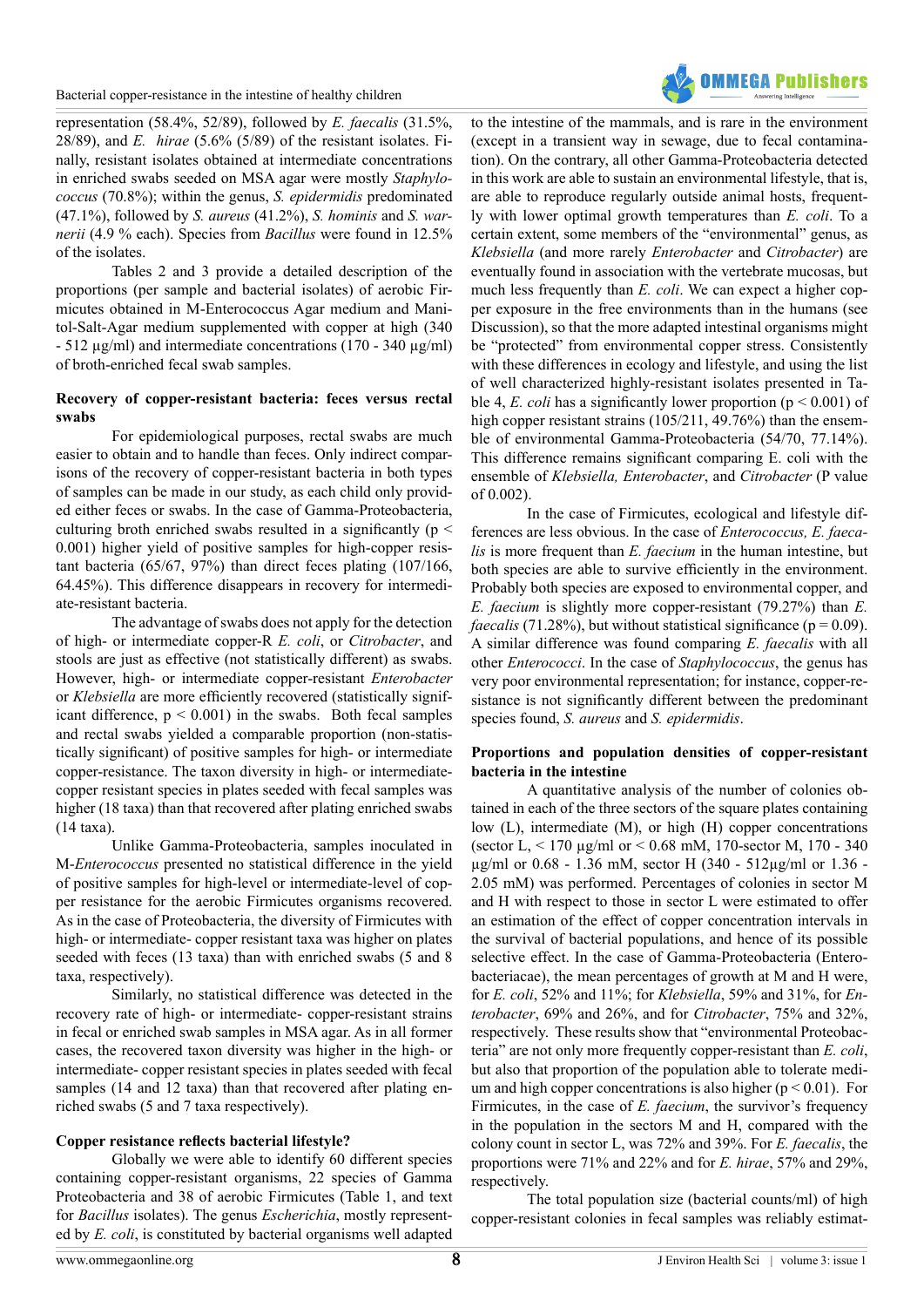

ed for *E. coli* (103 samples), non-*E. coli* Proteobacteria (57 samples), *Enterococcus* (82 samples) and *Staphylococcus* (28 samples) (Figure 1). The proportion of samples containing  $\geq 10^3$ cells/ml of sample was higher in *E. coli* (58.25%) than in other Gamma-Proteobacteria (42.10%), which could correspond with the better intestinal adaptation of *E. coli*. This means that, even if *E. coli* is less frequently resistant to copper, the population density of copper resistant *E. coli* in the intestine surpasses other Gamma-Proteobacteria. In the aerobic Firmicutes, copper-resistant *Enterococcus* counted  $\geq 10^3$  cells/ml in 62.19% of the samples, and *Staphylococcus* in only 14.28%. Considering that *Enterococcus* has high rates of copper-resistance, these results indicate that *Enterococcus* is the main quantitative contributor to high copper resistance in the children's intestine. It should be noted that we were unable to recognize in the distributions presented in Figure 1 any sign of bimodal distribution, meaning that the abundance of copper-resistant bacteria is probably not the result of specific selective events. Lack of bimodality was also obtained in previous studies even using higher copper concentrations  $(4 - 16$  mM $)^{[14]}$ .



**Figure 1:** Viable counts (cfu/ml) of different bacterial taxons growing at high copper concentrations (340 - 512 µg/ml).

# **Children's copper exposure and bacterial copper resistance**

A substantial proportion of children's fecal samples contains high copper-resistant (64%) or intermediate-copper resistant Gamma-Proteobacteria (95%). Resistance was significantly higher among organisms with environmental niches than in *Escherichia coli*, suggesting that environmental contamination with copper might be at the origin of copper-resistant bacteria of the children's gut. A high proportion of children's fecal samples (90%) contained copper-resistant Firmicutes, with high predominance of *Enterococcus*, particularly *E. faecium.*

Our group of healthy children had various degrees of copper-concentration in the hair samples, ranging from  $\leq 5$  to more than 30 mcg/g in dry hair (Figure 2). In order to determine the degree of relationship between the microorganism survival

found in a sample and copper levels measured in the sample, the density (colony counts/ml) of the bacteria belonging to the Gamma-Proteobacteria and Firmicutes taxa was plotted against the copper levels measured in the hair sample of the corresponding child, and the Pearson correlation (*r*) was obtained (Figure 3). In all cases, Pearson r correlation was close to zero  $(r = 0.001)$ and 0.0002, respectively), indicating the low dependence grade between these variables. Hence, we did not detect any direct (or inverse) relationship between environmental exposure to copper and the microbial counts. As stated in a previous paragraph, copper-resistance is significantly higher in predominantly environmental microorganisms, suggesting that environmental pollution with copper could be the source of copper resistance in bacteria from children's intestine.



Figure 2: Copper concentrations (mg/g of dry hair) in children.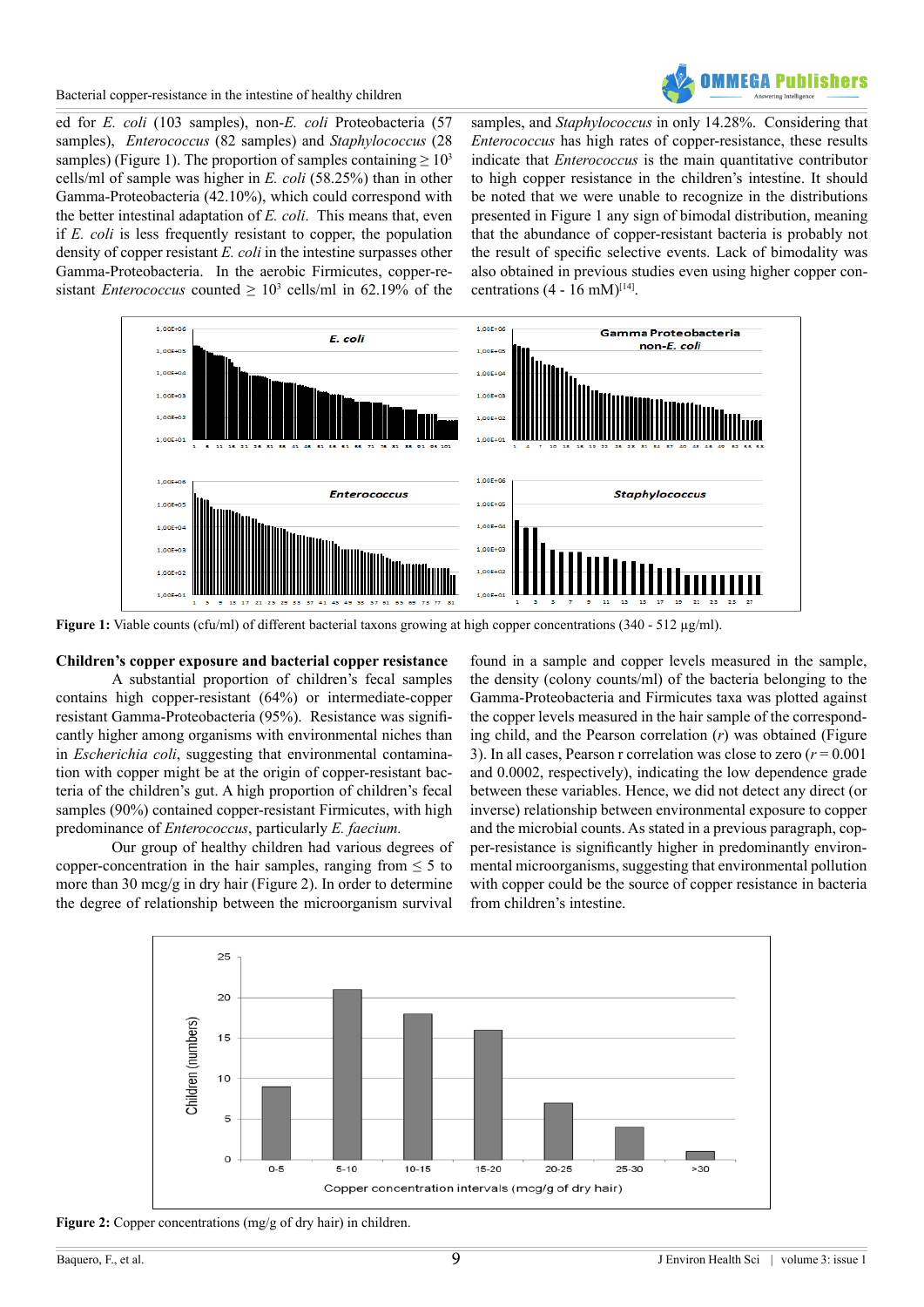



**Figure 3:** Correlation of copper concentrations (mg/g of dry hear) with bacterial counts of intestinal isolates growing in high copper concentrations (340 - 512 µg/ml). 3a, Gamma-Proteobacteria (recovered in gradient plates of McConkey Agar); 3b, Firmicutes (recovered in gradient plates of M-*Enterococcus* medium)

#### **Discussion**

To our knowledge this study provides the most detailed analysis available of copper-resistant microorganisms in intestinal human samples, and particularly in children. Current knowledge about copper-susceptibility of bacterial species from intestinal samples is mainly confined to animals, and based on the screening of Minimal Inhibitory Concentrations (MICs), of a small number of bacterial isolates per sample. Seeding the samples in antimicrobial gradients (as Szybalsky plates) allows evaluation of the effect of toxic agents on natural bacterial populations, particularly when different mechanisms of adaptive tolerance and resistance, that can result in changes in gene expression and a wide phenotypic diversity, can co-exist as in the case of copper. In fact, recent studies show that copper is able to decelerate bacterial growth or even reach lethal concentrations at millimole concentration<sup>[16]</sup>. Such diversity cannot be captured only by testing individual colonies with conventional MIC methods. Some previous studies focused on particular bacterial groups have used steep gradient plates to detect the phenotype provided by certain genes<sup>[17]</sup>, but never to detect copper-resistance in natural samples, which require a flatter gradient to differentiate small differences in susceptibility.

There are several mechanisms by which bacteria tolerates various levels of copper in their environment. Copper sensing and tolerance might result from relatively unspecific stress response genes<sup>[\[18\]](#page-11-15)</sup>. Note that in most cases of copper resistance there is a fuzzy difference between tolerance and resistance, as there are mechanisms of "metalloregulation" in which different genetic mechanisms overlap their phenotypes to protect bacteria against a wide range of toxic (producing reduction of growth rate) copper concentrations, from low to high ones<sup>[19,20]</sup>.

Mechanisms for copper resistance in Gamma Proteobacteria include efflux systems (CusCFBA, CopA-B), copper-binding (CusF, siderophores) and copper-oxidation (peroxidases, CueO). However, many "unspecific mechanisms", such as multidrug efflux transporters (as AcrAB from *E. coli*, or MexB in *P. aeruginosa*), periplasmic chaperones, or proteins involved in the response to superoxydes, act to reduce copper toxicity[\[21\]](#page-11-17). Extrachromosomal elements might encode resistance

mechanisms to high copper concentrations, frequently regulated by copper-dependent transcriptional regulatory systems (CueR, CusRS,  $PcoRS$ <sup>[\[22\]](#page-11-18)</sup>. In the phylum Firmicutes an efflux system, CopA-B, and the CueO gene oxidizing Cu(I) to the less toxic Cu(II), contributes to copper-resistance. A very effective mechanism (involving copper exporting ATPase), elicited by the tcrYAZB operon, assures resistance of exposure to high copper toxic concentrations  $(>12 \text{ mM})^{[23-26]}$ . Interestingly, CueO and tcrYAZB genes are closely linked, and might be co-regulated by copper sensors CucS, CusR); these genes are often located besides others that also confer resistance to other heavy metals as zinc, arsenic or mercur[y\[24\].](#page-11-20)

We stress that such diversity of mechanisms and phenotypes cannot be reliably captured only by testing individual colonies with conventional MIC methods. Most published studies are focused on copper-resistance in Firmicutes, and a concentration of 12 mM has been considered as the copper-resis-tant breakpoint of the enterococci<sup>[\[1,2,26\]](#page-11-0)</sup>. Of course (see below) the fecal concentrations of copper are probably much lower than the concentration of this "*in vitro*" breakpoint. Most probably many bacterial organisms in a bacterial population that contain genes encoding adaptive mechanisms of copper resistance might be inhibited at much lower copper concentrations (intrapopulation phenotypic diversity). Consistently with this view, sub-inhibitory concentrations of heavy metals have been shown to be sufficient for selecting bacterial populations harboring multi-resistant plasmids with heavy-metal resistances<sup>[27]</sup>. Concentrations of copper around 1 mM have some effect on Gram-negative sewage bacteria<sup>[28]</sup>. In fact our study was designed to observe the effect of these relatively low copper concentrations (0 - 2.05 mM).

Which is the copper concentration that might influence the structure of bacterial populations in the intestine? This concentration should depend on the copper uptake. The amount of copper in feed used in growth promotion in pigs<sup>[\[29\]](#page-12-2)</sup>, frequently exceeds 50 times the amount required for normal growth, and a correlation was found between supplementation of pig feed with such a high copper exposure and the selection of *Enterococci* with specific mechanisms of resistance, as TcrB<sup>[30]</sup>. However, an increase of 10 fold the recommended concentration for growth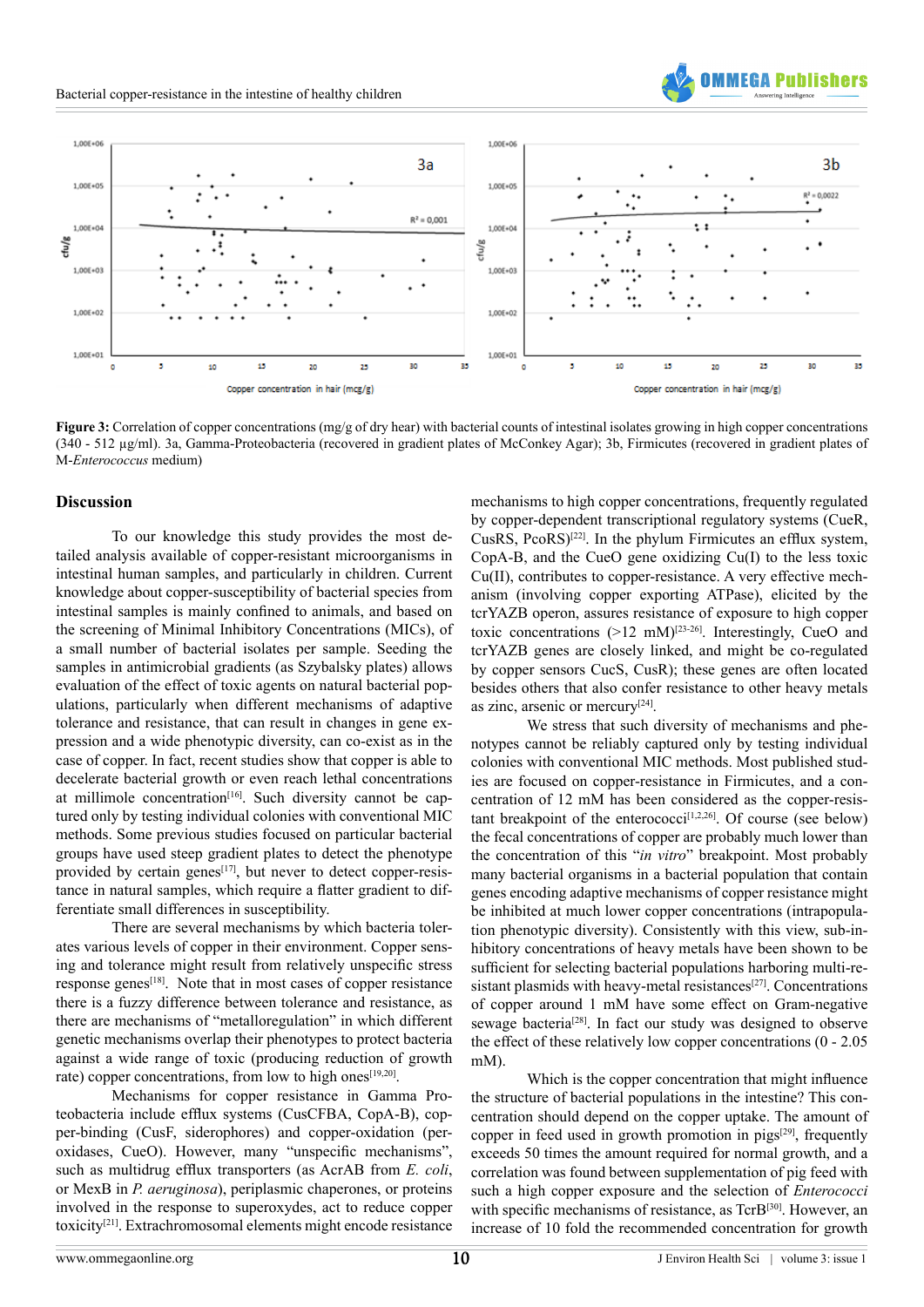

does not affect the MICs of E. coli or *Enterococcus* recovered from feces[\[25\]](#page-11-21), demonstrating again the difficulty of getting conclusions just from MIC values. It is possible that, as occurs in soil, exposure to low copper concentrations might strengthen the resistance of microorganisms to a subsequent copper stress<sup>[31]</sup>. If data on dose-response relation for Cu exposure and resistance are lacking, it seems likely that a resistance-driven effect in animals occurs at high trace element exposure rather than at more basal exposure levels[\[32\].](#page-12-5)

In normal warm-blooded animals ingested copper is absorbed in the stomach and upper small intestine where the maximal concentrations (eventually reaching 10 mM) are expected to occur<sup>[19]</sup>. In humans, a copper is micronutrient obtained from food and drinking water, which contributes from  $0.1 - 1$  mg/day, with a tolerated maximum of about 5 mcg/ml<sup>[3]</sup>; 40% of dietary copper comes from food<sup>[\[3\]](#page-11-2)</sup>. Interestingly, one of the key factors of children's increased exposure to copper under natural conditions is the contamination with soil in the environment $[33]$ .

Intestinal copper absorption occurs very efficiently, and copper excess is removed by the liver and excretion with bile into feces, in the order of 4.5 mg/day<sup>[6]</sup>. However, most of the copper secreted with the bile is reabsorbed by enterocytes<sup>[34,35]</sup>, and the copper concentration in Chinese children's blood is around 1 mcg/ml $^{[36]}$ . In addition, the intestinal copper absorption is inversely proportional to the copper content in the diet, being reduced to about one-tenth in high-copper diets<sup>[37]</sup>. Based on these studies and estimations performed in human samples from autopsies<sup>[38]</sup>, we estimate that the colonic and fecal concentrations of copper would be in the range of 1-2 mcg/ml.

The range of copper concentrations found in dry hair in this study (10 - 30 mcg/g) corresponds to that found in other studies<sup>[\[39\]](#page-12-11)</sup>. It is of note that the infants' hair copper levels decline towards the end of the first year of age<sup>[40]</sup>. Our data on bacterial susceptibility indicate that the expected amount of copper in the children's gut is probably insufficient for selection of bacterial variants with increased copper resistance. In fact, the better adapted Proteobacterial species to the gut, *E. coli*, is significantly less resistant to copper than other Proteobacteria which retain a significant set of functions related with environmental lifestyle. *Klebsiella* organisms contribute to biochemical (as nitrogen fixation) and geochemical earth processes, and have been identified as major components of the microflora in several types of stressed nonclinical environments, including plant surfaces $[41,42]$ . Similar features apply to some of the organisms more frequently interacting with the free environment, as Citrobacter, or *Enterobacter*. In Firmicutes, and in the case of *Enterococcus*, even if *E. faecalis* is more frequent than *E. faecium* in the intestine of humans, both species are able to survive in the environment and be exposed to copper<sup>[\[43\]](#page-12-14)</sup>.

Our proposal is that most bacteria with increased copper-resistance recovered from the children's gut have evolved in the environment, and not in the human intestine. Probably not in tap water, where the maximum concentration (5 mcg/ml) is about 50 - 100 times lower than the concentrations used in this work to detect copper-resistant bacteria.

The concentration of copper in the environment is obviously variable<sup>[44]</sup>, but concentrations of 10 - 60 mcg/g (rough- $\lceil y/m \rceil$ ) have been found in dry European agricultural soils $[45]$ . Highly efficient resistance mechanisms might have been selected at places where copper concentration exceeds 300 mcg/ml,

and these concentration peaks probably occur only in particular environmental areas. In fact, copper was detected in sediments of urban cities (as Stockholm) at a concentration as high as a 475 mcg/ml (Swedish Environmental Protection Agency), similar to the high ones used in our experiments of selection<sup>[46]</sup>. Usually water-soluble copper compounds occur in the environment after release through activities related with agriculture, mining, smelting, refining and coal-burning industries, and also by natural reasons, as weathering of or the solution of copper minerals<sup>[47,48]</sup>. Copper is also increasingly used as disinfectant, fungicide or algicide in wood preservation, engraving, lithography or petro-leum refining<sup>[\[19\]](#page-11-16)</sup>. Moreover, copper discharged to wastewater is concentrated during treatment<sup>[3]</sup>. In general, the concentration of copper in soil influences the evolution of copper-resistance in the environment at large<sup>[49]</sup>. Evolved copper-resistant bacteria from the environment might enter in the human intestine.

Our study indicates that among Gamma Proteobacteria *E. coli*, a specialist-intestinal adapted organism, has the lowest proportion of high copper-resistant isolates; however, it is still the most frequent copper-resistant organism in human samples, even in quantitative terms (high population size in the intestine). Other Gamma-Proteobacteria with less intestinal specialization, and harboring traits of environmental lifestyle, seem to have a higher proportion of high-copper resistant isolates, but they are quantitatively much less represented, and their population size in the intestine is lower.

Among aerobic Firmicutes, high-copper resistant *Enterococcus* is very frequently copper-resistant (in particular *E. faecium*), occurs with high prevalence in intestinal samples and has high population sizes, so that its contribution to copper-resistance is the more relevant. Our results are indeed consistent with the observation that intakes of copper were positively associated with the rise of Firmicutes[\[3\].](#page-11-2) It should be noticed that the presence of *Staphylococcus* in the stool might be the result of perianal skin contamination, and does not necessarily represent intestinal colonization. It should be finally noticed that copper hair concentrations might not reflect blood concentrations<sup>[50]</sup>, but they allow an easy, non-invasive way of measuring exposure and ingestion influencing intestinal microbiota (not necessarily systemic toxicity).

In summary, we have been unable to document any significant correlation between the copper concentrations in the hair of children and the concentration of copper-resistant Gamma Proteobacteria or Firmicutes in the intestinal samples, and we suggest that the origin of copper-resistance in the children's intestine depends on the populations selected by copper in the external environment.

**Acknowledgements:** We thank the Instituto de Salud Carlos III for the support of ASV (Sara Borrel fellowship). We also acknowledge the European Development Regional Fund "A way to achieve Europe (ERDF) for cofounding the Plan Estatal de I+D+I 2013-2016 (PI12-01581) and CIBER (CB06/02/0053) actions.

**Funding Information:** This work was supported by a Grant of the Ministry of Economy and Competitiveness of Spain, FIS (PI10/02588) to FB. This study was funded in part by grants from the European Union (FP7-ENV-2011 cod 282957 and HEALTH.2010.2.4.5-1), and from Spain: Instituto de Salud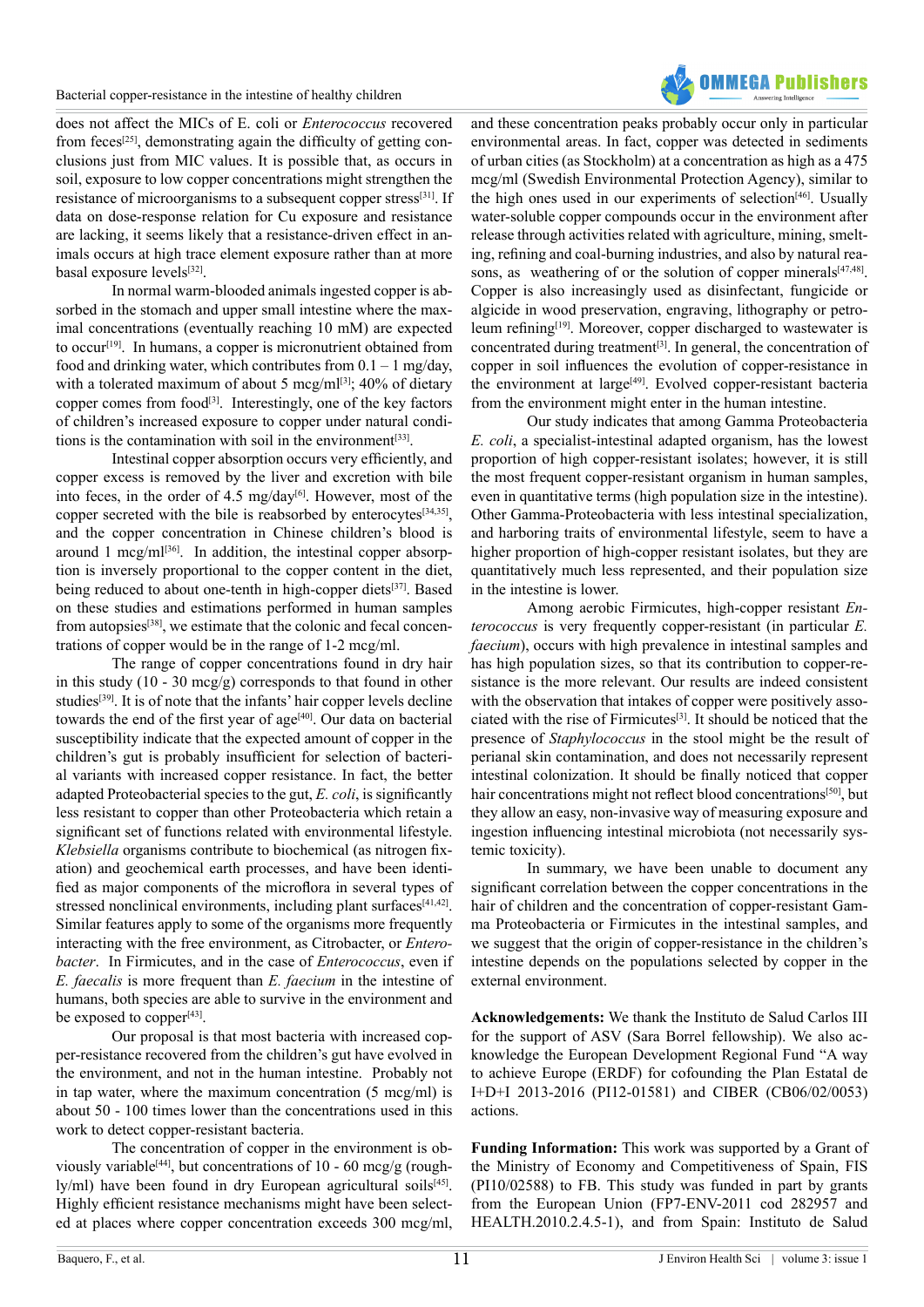

Carlos III and The Ministry of Health (Red INMA G03/176, CB06/02/0041, FIS- PI12/01890, FIS-PI041436, FIS- PI081151, FIS-PI06/0867, FIS-PS09/00090, FIS-FEDER: 03/1615, 04/1509, 04/1112, 04/1931, 05/1079, 05/1052, 06/1213, 07/0314, 09/02647, 11/01007, 11/02591, 11/02038, 13/1944, 13/2032, 14/00891, 14/01687, and Miguel Servet-FEDER CP11/0178 and CP15/025), the Conselleria de Sanitat, Generalitat Valenciana, Department of Health of the Basque Government (2005111093 and 2009111069), the Provincial Government of Gipuzkoa (DFG06/004 and DFG08/001) and the Generalitat de Catalunya-CIRIT (1999SGR 00241).

**Competing financial interests:** The authors declare they have no actual or potential competing financial interests.

# **Reference**

<span id="page-11-0"></span>1. de Romana, D.L., Olivares, M., Uauy, R., et al. Risks and benefits of copper in light of new insights of copper homeostasis. (2011) J Trace Elem Med Biol 25(1): 3-13.

[PubMed](https://www.ncbi.nlm.nih.gov/pubmed/21342755)│[CrossRef](https://doi.org/10.1016/j.jtemb.2010.11.004)

<span id="page-11-1"></span>2. Carrothers, J.M., York, M.A., Brooker, S.L., et al. Fecal microbial community structure is Stable over time and related to variation in macronutrient and micronutrient Intakes in Lactating Women. (2015) J Nutr 145(10): 2379-2388.

# [PubMed](https://www.ncbi.nlm.nih.gov/pubmed/26311809) │[CrossRef](http://jn.nutrition.org/content/145/10/2379.full)

<span id="page-11-2"></span>3. WHO/SDE/WSH/03.04/88. Copper in Drinking-water. Background document for development of WHO Guidelines for Drinking-water Quality. (2004).

### [CrossRef](http://www.who.int/water_sanitation_health/dwq/chemicals/copper.pdf)

<span id="page-11-3"></span>4. Georgopoulos, P.G., Roy, A., Yonone-Lioy, M.J., et al. Environmental copper: its dynamics and human exposure issues. (2001) J Toxicol Environ Health B Crit Rev 4(4): 341-394.

[PubMed](https://www.ncbi.nlm.nih.gov/pubmed/11695043) │[Crossref](https://doi.org/10.1080/109374001753146207)

<span id="page-11-4"></span>5. Cartwright, G.E, Wintrobe, M.M. Copper metabolism in normal subjects. (1964) Am J Clin Nutr 14(4): 224-232.

[PubMed](https://www.ncbi.nlm.nih.gov/pubmed/14142382)│[CrossRef](http://ajcn.nutrition.org/content/14/4/224.abstract)

<span id="page-11-5"></span>6. Turnlund, J.R. Human whole-body copper metabolism. (1998) Am J Clin Nutr 67(5 Suppl): 960S–964S.

[PubMed](https://www.ncbi.nlm.nih.gov/pubmed/9587136)│[CrossRef](http://ajcn.nutrition.org/content/67/5/960S.abstract)

<span id="page-11-6"></span>7. Ysart, G., Miller, P., Croasdale, M., et al. 1997 UK Total Diet Study- -dietary exposures to aluminium, arsenic, cadmium, chromium, copper, lead, mercury, nickel, selenium, tin and zinc. (2000) Food Addit Contam 17(9): 775-786.

[PubMed](https://www.ncbi.nlm.nih.gov/pubmed/11091791)│[CrossRef](http://www.tandfonline.com/doi/abs/10.1080/026520300415327?journalCode=tfac19)

<span id="page-11-7"></span>8. Højberg, O., Canibe, N., Poulsen, H.D., et al. Influence of dietary zinc oxide and copper sulfate on the gastrointestinal ecosystem in newly weaned piglets. (2005) Appl Environ Microbiol 71(5): 2267-2277. [PubMed](https://www.ncbi.nlm.nih.gov/pubmed/15870311)│[CrossRef](https://doi.org/10.1128/AEM.71.5.2267-2277.2005)

<span id="page-11-8"></span>9. Pang, Y., Patterson, J.A., Applegate, T.J. The influence of copper concentration and source on ileal microbiota. (2009) Poult Sci 88(3): 586- 592.

#### [PubMed](https://www.ncbi.nlm.nih.gov/pubmed/19211529)│[CrossRef](https://doi.org/10.3382/ps.2008-00243)

<span id="page-11-9"></span>10. Fuller, R., Newland, L.G.M., Briggs, C.A.E., et al. The normal intestinal flora of the pig. IV. The effect of dietary supplements of penicillin, chlortetracycline or copper sulphate on the faecal flora. (1960) J Appl Bacteriol 23(2): 195-205.

#### [CrossRef](https://doi.org/10.1111/j.1365-2672.1960.tb00197.x)

<span id="page-11-10"></span>11. Freitas, A.R., Coque, T.M., Novais, C., et al. Human and swine hosts share vancomycin-resistant Enterococcus faecium CC17 and CC5 and Enterococcus faecalis CC2 clonal clusters harboring Tn1546 on indistinguishable plasmids. (2011) J Clin Microbiol 49(3): 925-931. [PubMed](https://www.ncbi.nlm.nih.gov/pubmed/21227995)│[CrossRef](https://doi.org/10.1128/JCM.01750-10)

12. Hobman JL, Crossman LC. Bacterial antimicrobial metal ion resistance. (2015) J Med Microbiol 64(Pt 5): 471-497.

# [PubMed](https://www.ncbi.nlm.nih.gov/pubmed/25418738)│[CrossRef](https://doi.org/10.1099/jmm.0.023036-0)

<span id="page-11-11"></span>13. Dusko Ehrlich, S., Meta HIT Consortium. Metagenomics of the intestinal microbiota: potential applications. (2010) Gastroenterol Clin Biol 34(Suppl 1): S23-S28.

#### [PubMed](https://www.ncbi.nlm.nih.gov/pubmed/20889001)│[CrossRef](https://doi.org/10.1016/S0399-8320(10)70017-8)

<span id="page-11-12"></span>14. Freire, C., Ramos, R., Lopez-Espinosa, M.J., et al. Hair mercury levels, fish consumption, and cognitive development in preschool children from Granada, Spain. (2010) Environ Res 110(1): 96-104.

# [PubMed](https://www.ncbi.nlm.nih.gov/pubmed/19909946)│[CrossRef](https://doi.org/10.1016/j.envres.2009.10.005)

15. Valenzuela, A.S., Benomar, N., Abriouel, H., et al. Biocide and copper tolerance in enterococci from different sources. (2013) J Food Prot 76(10): 1806-1809.

#### [PubMed](https://www.ncbi.nlm.nih.gov/pubmed/24112585)│[CrossRef](https://doi.org/10.4315/0362-028X.JFP-13-124)

<span id="page-11-13"></span>16. Cheknev, S.B., Vostrova, E.I., Apresova, M.A., et al. Deceleration of bacterial growth in Staphylococcus aureus and Pseudomonas aeruginosa cultures in the presence of copper and zinc cations. (2015) Zh Mikrobiol Epidemiol Immunobiol 2: 9-17.

# [PubMed](https://www.ncbi.nlm.nih.gov/pubmed/26016338)

<span id="page-11-14"></span>17. Hasman, H., Aarestrup, F.M. tcrB, a gene conferring transferable copper resistance in Enterococcus faecium: occurrence, transferability, and linkage to macrolide and glycopeptide resistance. (2002) Antimicrob Agents Chemother 46(5): 1410-1416.

# [PubMed](https://www.ncbi.nlm.nih.gov/pubmed/11959576)│[CrossRef](https://doi.org/10.1128/AAC.46.5.1410-1416.2002)

<span id="page-11-15"></span>18. Hao, Z., Lou, H., Zhu, R., et al. The multiple antibiotic resistance regulators MarR is a copper sensor in Escherichia coli. (2014) Nat Chem Biol 10(1): 21-28.

#### [PubMed](https://www.ncbi.nlm.nih.gov/pubmed/24185215)│[CrossRef](https://doi.org/10.1038/nchembio.1380)

<span id="page-11-16"></span>19. Rensing, C., Grass, G. Escherichia coli mechanisms of copper homeostasis in a changing environment. (2003) FEMS Microbiol Rev 27(2-3): 197-213.

# [PubMed](https://www.ncbi.nlm.nih.gov/pubmed/12829268)│[CrossRef](https://doi.org/10.1016/S0168-6445(03)00049-4)

20. Berg, J., Brandt, K.K., Al-Soud, W.A., et al. Selection for Cu-tolerant bacterial communities with altered composition, but unaltered richness, via long-term Cu exposure. (2012) Appl Environ Microbiol 78(20): 7438–7446.

#### [PubMed](https://www.ncbi.nlm.nih.gov/pubmed/22904046)│[CrossRef](https://doi.org/10.1128/AEM.01071-12)

<span id="page-11-17"></span>21. Teitzel, G.M., Geddie, A., De Long, S.K., et al. Survival and growth in the presence of elevated copper: transcriptional profiling of copper-stressed Pseudomonas aeruginosa. (2006) J Bacteriol 188(20): 7242-7256.

#### [PubMed](https://www.ncbi.nlm.nih.gov/pubmed/17015663)│[CrossRef](https://doi.org/10.1128/JB.00837-06)

<span id="page-11-18"></span>22. Grass, G., Rensing, C. Genes Involved in Copper Homeostasis in Escherichia coli. (2001) J Bacteriol 183(6): 2145–2147.

# [PubMed](https://www.ncbi.nlm.nih.gov/pubmed/11222619)│[CrossRef](https://doi.org/10.1128/JB.183.6.2145-2147.2001)

<span id="page-11-19"></span>23. Solioz, M., Abicht, H.K., Mermod, M., et al. Response of Gram-positive bacteria to copper stress. (2010) J Biol Inorg Chem 15(1): 3–14. [PubMed](https://www.ncbi.nlm.nih.gov/pubmed/19774401)│[CrossRef](https://doi.org/10.1007/s00775-009-0588-3)

<span id="page-11-20"></span>24. Zhang, S., Wang, D., Wang, Y., et al. Genome sequences of copper resistant and sensitive Enterococcus faecalis strains isolated from copper-fed pigs in Denmark. (2015) Stand Genomic Sci 10:5.

# [PubMed](https://www.ncbi.nlm.nih.gov/pubmed/26203344)│[CrossRef](https://doi.org/10.1186/s40793-015-0021-1)

<span id="page-11-21"></span>25. Jacob, M.E., Fox, J.T., Nagaraja, T., et al. Effects of feeding elevated concentrations of copper and zinc on the antimicrobial susceptibilities of fecal bacteria in feed lot cattle. (2010) Foodborne Pathog Dis 7(6): 643-648.

# [PubMed](https://www.ncbi.nlm.nih.gov/pubmed/20482227)│[CrossRef](https://doi.org/10.1089/fpd.2009.0401)

26. Silveira, E., Freitas, A.R., Antunes, P., et al. Co-transfer of resistance to high concentrations of copper and first-line antibiotics among Enterococcus from different origins (humans, animals, the environment and foods) and clonal lineages. (2014) J Antimicrob Chemother 69(4): 899-906.

[PubMed](https://www.ncbi.nlm.nih.gov/pubmed/24343895)│[CrossRef](https://doi.org/10.1093/jac/dkt479)